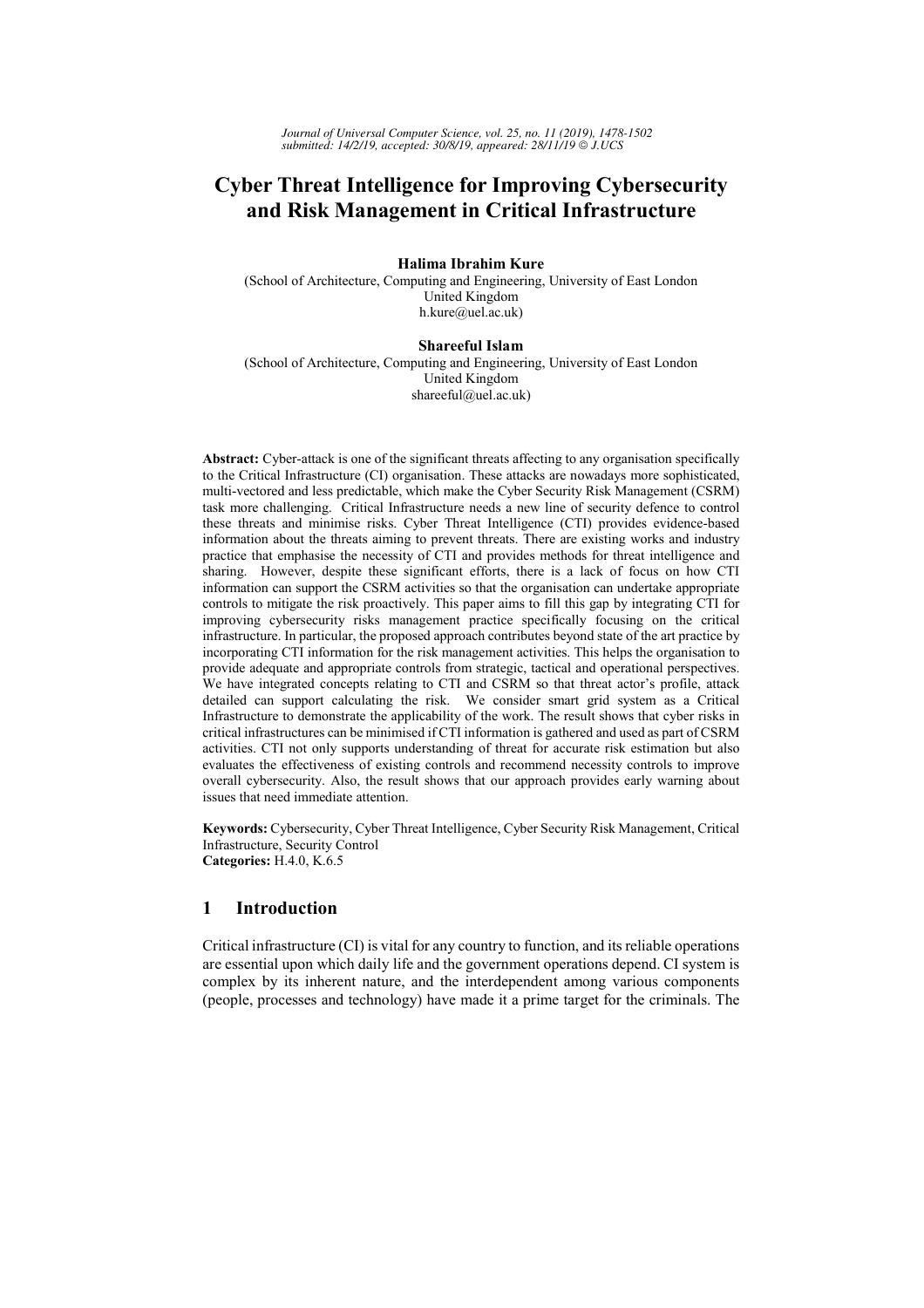cyber-attack landscape for such system is evolving at a rapid rate. Attacks are now multi-vectored and well organised. This makes the CSRM (CSRM) task more challenging in terms of understanding the risks due to evolving threats and mitigation of the risks materialized by these threats. It is therefore necessary to gather information about the threats likely to affect the organisation [Bromiley 16]. Cyber Threat Intelligence (CTI) deals with the collection and analysis of information by an organisation about the potential attacks that threaten the safety of its assets. Such information is used to identify cyber threats and helps organisations to respond accordingly [Reveron 12]. It provides evidence-based knowledge about the threat and turns unknown threat to known threat. CTI can support not only the CSRM activities but also supports the organisation with the strategic, tactical and operational decision for improving overall cybersecurity. Recent survey result from cybersecurity professionals by [Poller and Oltsik 18] shows that improve risk management efficiency and effectiveness is the top-ranked objective of the CTI program. Despite the significant efforts in developing methods for CTI, there is a lack of consideration of CTI information for effective cybersecurity risk management decision making.

Within the above context, we consider using CTI extensively for improving existing CSRM practice focusing on critical infrastructure. Specifically, the novel contributions of this paper are in three folds: Firstly, a unified approach to integrate CTI with cybersecurity and risk management activities. We consider concepts relating to CTI such as threat actor, tactics, techniques and procedures (TTP), indicator, and incident and integrate with the CSRM concepts such as actor, vulnerabilities, assets, risks, and controls and finally link with the CI. The unified approach considers relevant widely used industry standards and practices to analyse the risks and select controls to mitigate the risks. Secondly, the approach considers a holistic view of critical infrastructure cybersecurity context from a strategic, tactical and operational perspective so that organisation can consider the right level of controls for the improvement of overall cybersecurity. Finally, we evaluate the unified approach through a real life case study involving CI. The result suggests that organisations dealing with CI should adopt CTI for improving CSRM activities in detecting and responding to both known and unknown threats and support determining the right risk level. Furthermore, CTI also supports in identifying the system weakness and attack trends; the result from the examples outlines the applicability of the proposed approach.

# 2 Related work

This section presents existing works in various CI areas including cybersecurity, cyberphysical systems (CPS), risk management and CTI, which are related to our work.

# 2.1 Cyber-Physical Systems and Security Risk management for Critical **Infrastructure**

CPS is real-time and robust independent systems with high-performance requirements for maintaing CI services  $Wu$  ei al 2015). They are widely used technological systems in many CI application domains, including power grid system, defence, nuclear, oil and gas, transportation, and healthcare systems. Cyber-attack is one of the significant threats that affects critical infrastructure because of its complexity and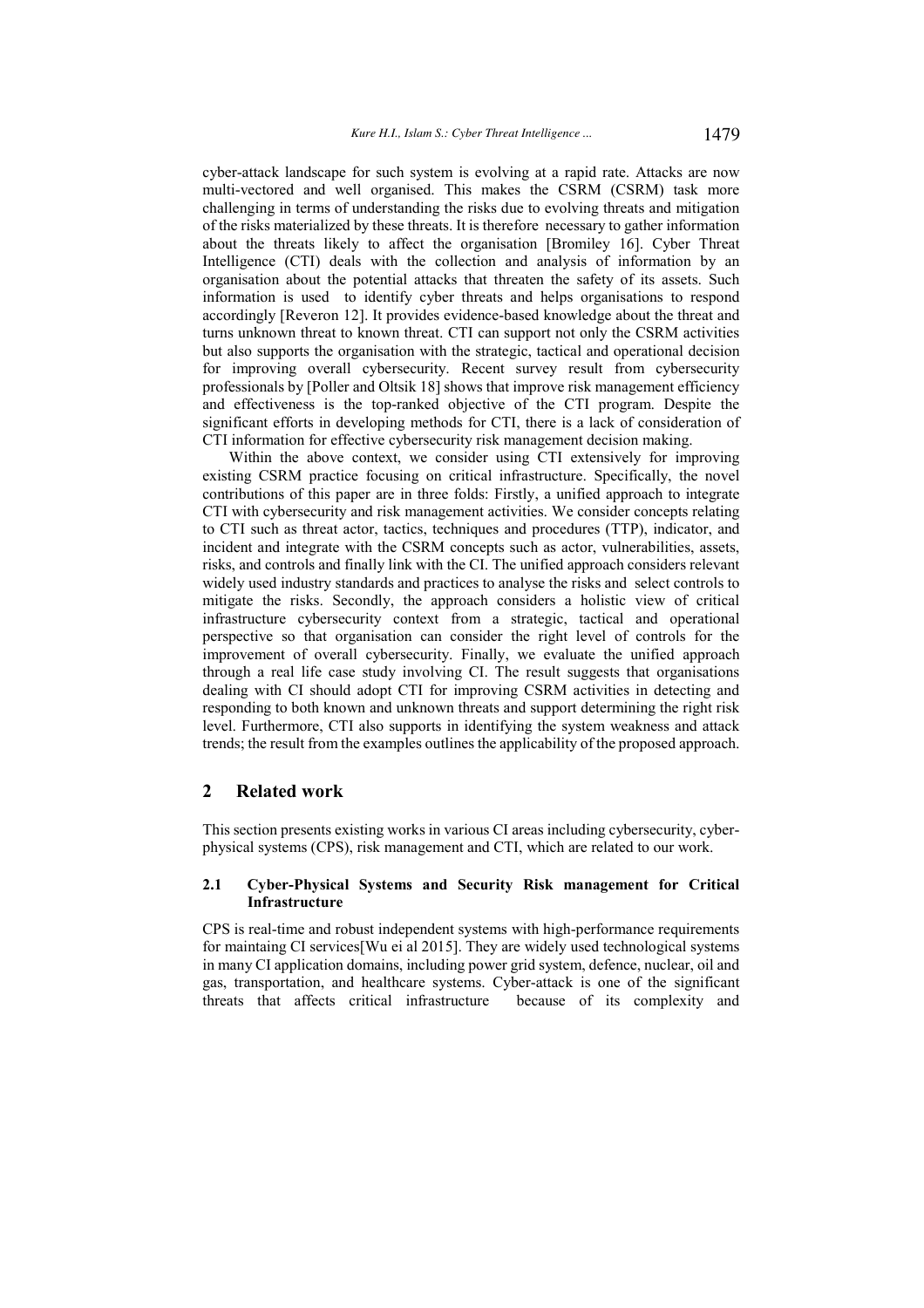interdependencies among the various technological system components of CPS [Kim and Kumar 13]. To evaluate cybersecurity risk of CPS, a significant number of research works have been published in this area. An integrated cybersecurity risk management framework to assess and manage risks for CI is proposed, but effectivessnes of control is not addressed [Kure et al. 18]. Generally, CPS depends on the deployment of information and communication technology (ICT) to support new communication and control functions; this dependency expands risk from cyber-attack. This requires the development of testbeds to analyse the complex relationships between the cyber-based control mechanisms and the physical systems. However, various mitigation efforts through both cyber and physical approaches need to be exploited from more sophisticated attacks [Hahn et al. 13]. The systematic deployment of CPS in manufacturing industries within which information from all related perspectives is carefully monitored and synchronised between cyber and physical components [Lee et al. 15]. As described in [Ray et al. 10], the necessity of a unified approach includes models, methods and technologies to provide a correlated view of CI specifically power systems and cyber impacts. A risk-based methodology is proposed to assess security management systems which were applied to railway infrastructure.

#### $2.2$ **Cyber Threat Intelligence**

CTI is the provision of evidence-based knowledge about existing or potential threats. and determining the effectiveness of control capabilities [Chismon and Ruks 15]. CTI aims to obtain unstructured and ad-hoc sources of information that is made publicly available and analysed the information for making informed decisions. With CTI as an advanced concept, organisations faced with numerous malware variants can prevent security breaches before they occur [Kao and Hsiao 18]. Also, the increasing number of cyber-attack requires that cybersecurity and forensic specialists detect, analyse and defend against the cyber threats in almost real-time [Dehghantanha et al. 18]. To further advance the understanding of the concept of CTI, a much-needed definition of CTI is presented by creating a model of the intelligence creation process thereby not only improving communication between different intelligence teams but also the defensive posture of the company and the general safety of the cyber domain [Planqué 18]. A taxonomy for classifying threat sharing standards is proposed using an abstracted framework. The aim is to decompose these standards and analyse dependency and interoperability within the current cyber threat sharing communities. This holistic approach automates the sharing of threat intelligence, which can only be successful if tomorrow's attacks are well handled [Burger et al. 14]. However, some challenges relating to CTI is identified such as threat data being overloaded, quality of threat data that is shared amongst community members, privacy and legal issues which governs the lawful sharing of data and the interoperability issues faced by threat sharing platforms and standards used by the platforms. With all these challenges, adopting CTI by organisations to help them minimise future threats still outweighs its lack of adoption [Abu et al. 18]. Therefore, it is critical to integrate various CTI gathered from community resources, past security breaches, open source intelligence to improve better the ability to prevent and detect attacks in organisations with CI. Additionally, organisations implement countermeasures to future attacks because timely dealing with a large number of attacks is not possible without intensely perusing the attack features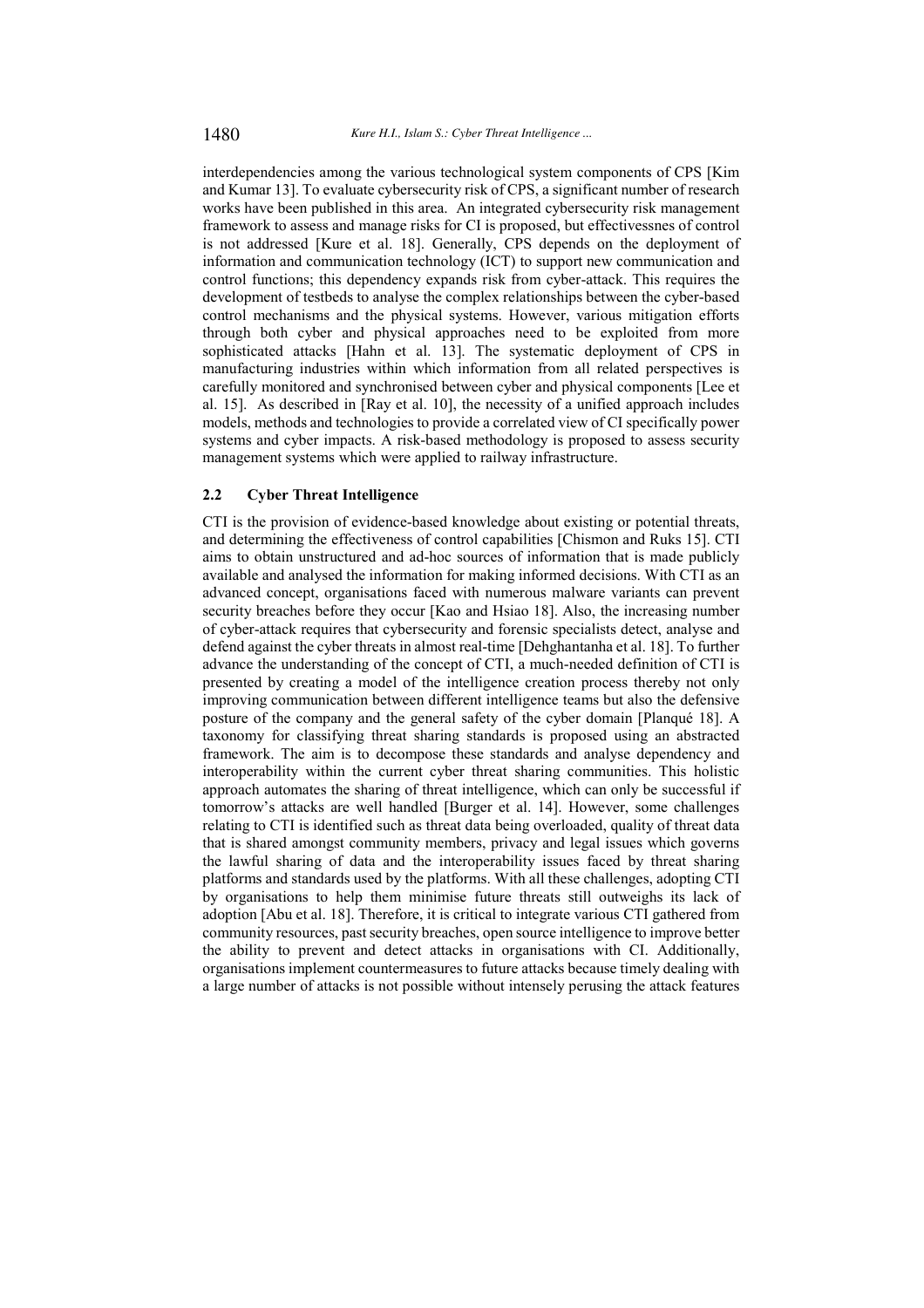and taking similar intelligent defensive actions, this, in essence, defines the notion for CTI.

This section presented a summary of works that have proposed different solutions towards addressing cybersecurity issues in critical infrastructures and the importance of CTI to support organisations. These works already advocated the applicability of CTI for understanding the threat and undertaking informed decision. However, despite these significant efforts, there is a limited focus on the integration of CTI information to improve risk management practice. CI struggle to detect threats due to their concealed and complex nature. Therefore, organisations need visibility beyond their networks and information about the threat traces left behind. Traditional CSRM begins by knowing a background profile of assets, vulnerabilities, threats and then estimate risk severity. Our work takes into consideration CTI information to improve CSRM with its enhanced visibility; organisations can gain improved insight into ongoing exploits, identification of cyber threats and the threat actors behind them. It is necessary to analyse the risk, considering the CTI information so that appropriate control can be identified. Our work fills this gap by proposing a unified approach that integrates CTI concepts with the existing risk management practice for all domains of CI.

# 3 **Unified Approach**

For an effective risk management practice in the critical infrastructure domain, it is necessary to understand threats before calculating the risk level. The proposed unified approach advocates using CTI information for the CSRM practice in CI. CTI provides evidence-based information about the threat which can support determining the level of risk so that appropriate control can be considered for the risk. Figure 1 shows the CTI information and its integration for the CSRM. This provides organisations with a comprehensive view of threats and associated risks. In essence, risk management needs to know the detailed threat information, including the threat actor's profile (skill, location, motivation), resources and TTP used to execute the threat. This information is essential for not only accurately estimate the risk but also to evaluate the vulnerabilities of affected critical infrastructure and the effectiveness of the existing control. Towards improving CSRM, we consider the necessary levels of maturity and see where the organisation sits and then begin to make improvements proactively. The different levels include initial, developing, defined, managed and optimising levels.

We consider CTI from a strategic, operational and tactical perspective to support organisations in the attainment of business objectives and to control risks effectively. The strategic plan embodies the functionalities and services that support organisations in attaining their business objectives and long-term goals. This includes information about who is responsible (threat actor), why they carried out the attack (campaign) and the process in which they carried out the attack (TTP). All this information helps the organisation in analysis and information that can help them understand the type of threat they are defending against. The organisation's security team can plan for adequate resources needed to protect and mitigate both current and future threats. The tactical plan deals with what threats the organisations should look for in networks and systems and why (indicator). This threat information is derived from real-time monitoring including which domains have been taken over by threat actor and affected systems. This information helps organisations to take tactical decisions. The operational plan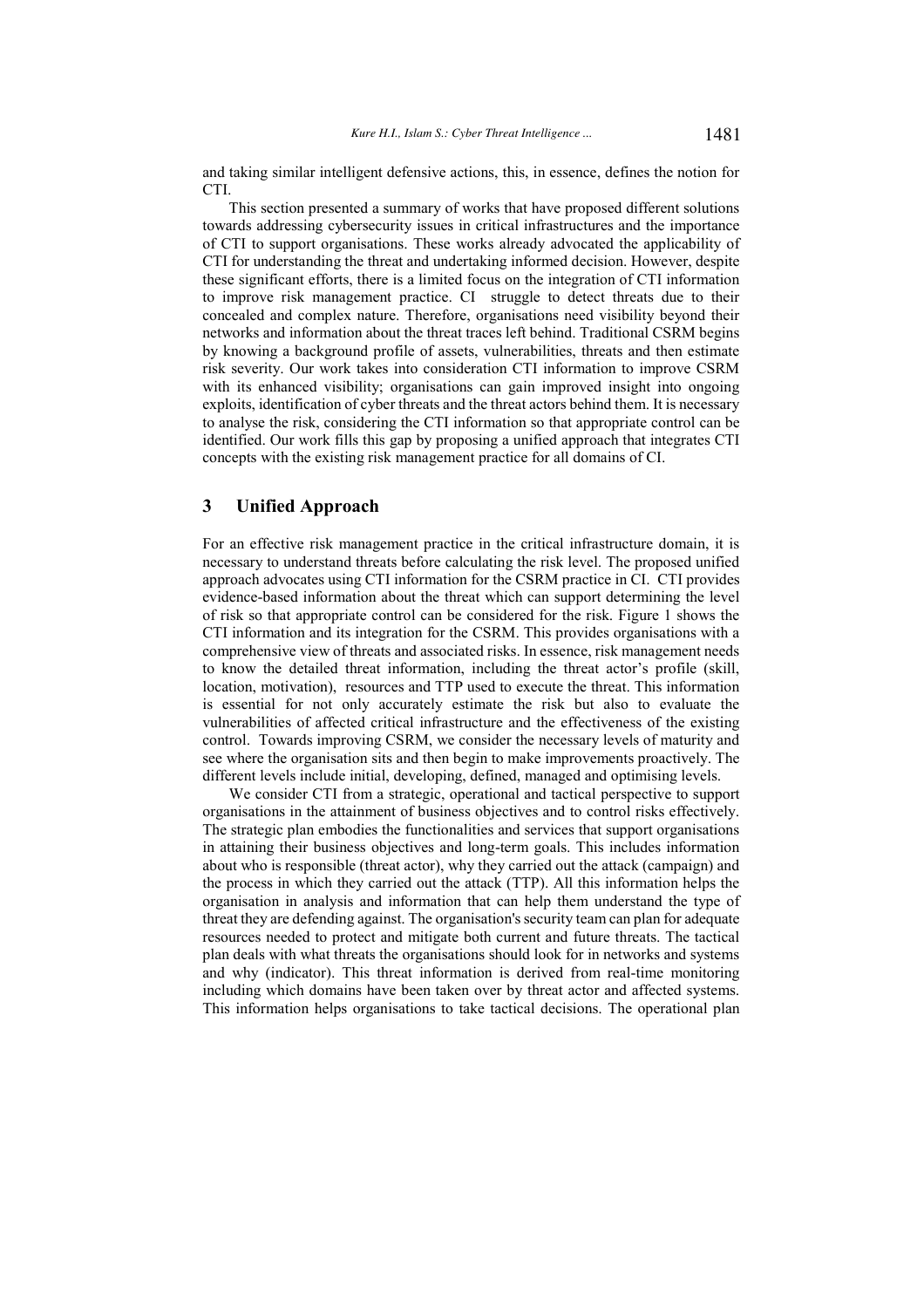informs day-to-day decision making, resource allocation and prioritisation of tasks which includes trend analysis, showing the technical direction such as; where has the threat been seen (incident), what can be done (controls), and what weaknesses does the threat exploit (vulnerability).



Figure 1: Integration of CTI with CSRM

The unified approach considers the existing widely used standard and practices such as Structured Threat Information Expression (STIX) for CTI, Common Weakness Enumeration (CWE) for communicating the impacts of vulnerabilities, Open web application security project (OWASP) provides basic techniques to protect against web application security challenges, NIST SP800-30 and ISO 27005:2011 for risk management guidelines and CIS\_CSC for control as shown in figure 2 below. The reason for considering these methods is because they are accepted standards whose goal is to raise awareness about the application of security by identifying some of the most critical risks facing organisations with cyber functions. Note that, even though these approaches are used by the unified approach, but our contribution is beyond these existing works and focuses on improving critical infrastructure risk management practice by using CTI information. Our approach supports analysing risks by considering the attacker's profile and the evolving threat landscape. This makes our work different from STIX, which emphasises on analysing the threat profile and share this information. However, our work uses CTI has a clear and critical role in improving CSRM to identify, assess, and track threats as well as evaluate existing vulnerabilities in light to those threats. Integrating CTI with CSRM helps the organisation to analyse and determine the likelihood and impact of risk.

1482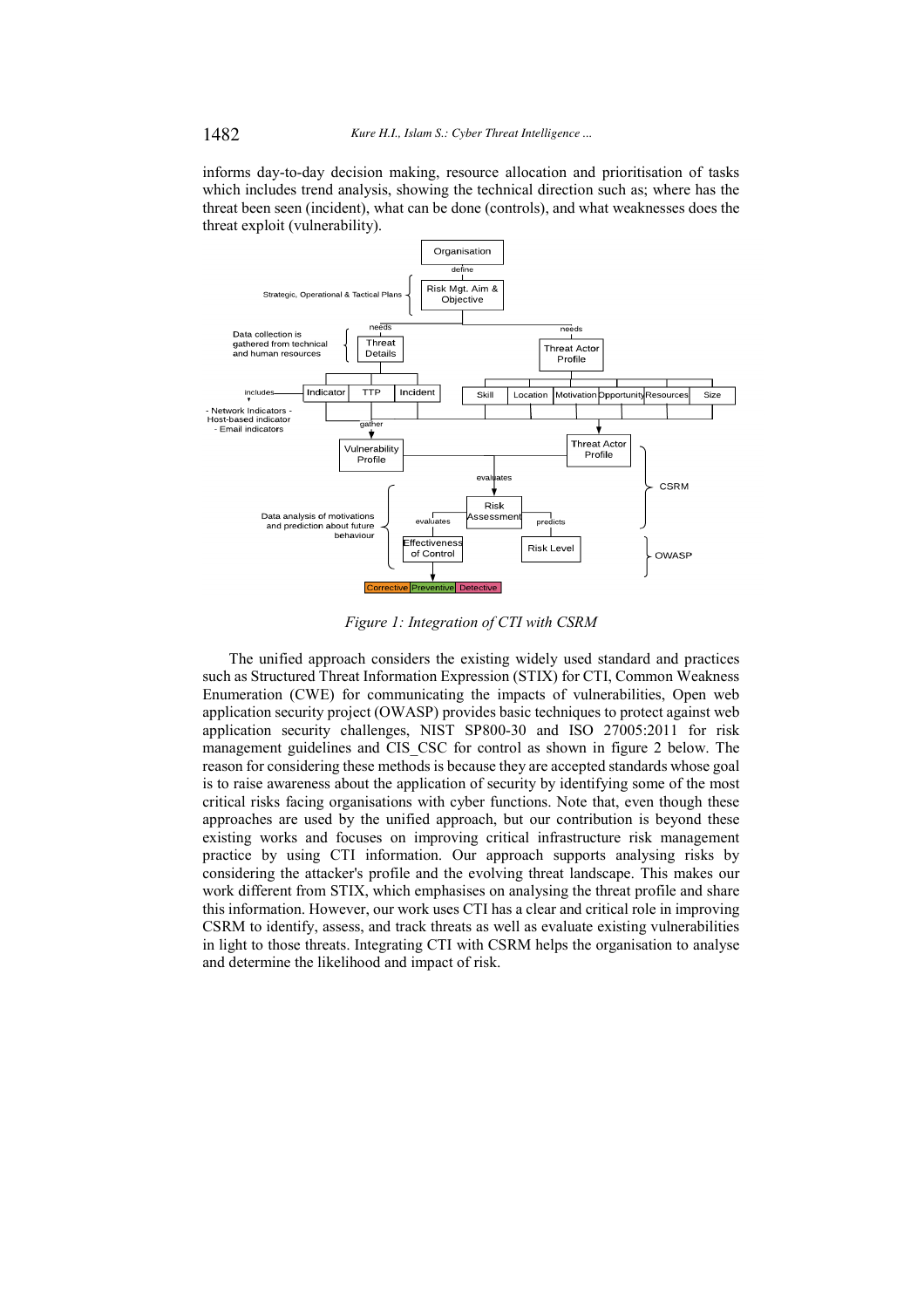

Figure 2: The Components of the Unified Approach

### **Cyber Threat Intelligence Models**  $3.1$

CTI: For organisations to respond to their specific threats and make informed decisions on which countermeasures to deploy, it is necessary to have a detailed threat information.

STIX Model: STIX model represents structured threat information, which is meant to convey the full range of CTI [Barnum 12]. STIX is actively being adopted or considered for adoption by cyber threat-related organisations, and this helps organisations to understand the true nature of threats to make intelligent defensive decisions. For a valid defence against current and future threats, it is necessary to understand threat actor's behaviour, capability in the form of tactics, TTP and the threat actor's intent. Therefore, we adopted some of the STIX properties such as TTP, threat actor, indicator and incident and integrated them with CSRM concepts to improve CSRM in CPS.

#### $3.2$ **Cyber Security Risk Management Standards**

We consider two widely accepted risk management standards *i.e.*, NIST SP800-30 and ISO 27005:2011, CWE for understanding the underlying weaknesses. OWASP methodology is also used for determining the impact of risks because it estimates risks from and technical perspectives and it is also highly adaptable and applicable to most organizations of any sizes.

Common Weakness Enumeration (CWE): CTI seeks to understand and characterise of vulnerabilities, misconfigurations or weaknesses that are likely to be targeted. It introduces common weakness scoring system (CWSS) which provides a mechanism for prioritising software weaknesses in a consistent, flexible, and open manner. It is a standardised approach for characterising weaknesses and thereby allowing organisations to make more informed decisions during the risk management phase and give attention to higher risks [Martin 07].

NIST SP800-30: Risk assessments support risk response decisions at the different tiers of the risk management hierarchy. We implemented the three different tiers proposed by the standard. The Tiers focus on the organisational operations, assets and individuals and selection of standard controls. Also, we adopt the different types of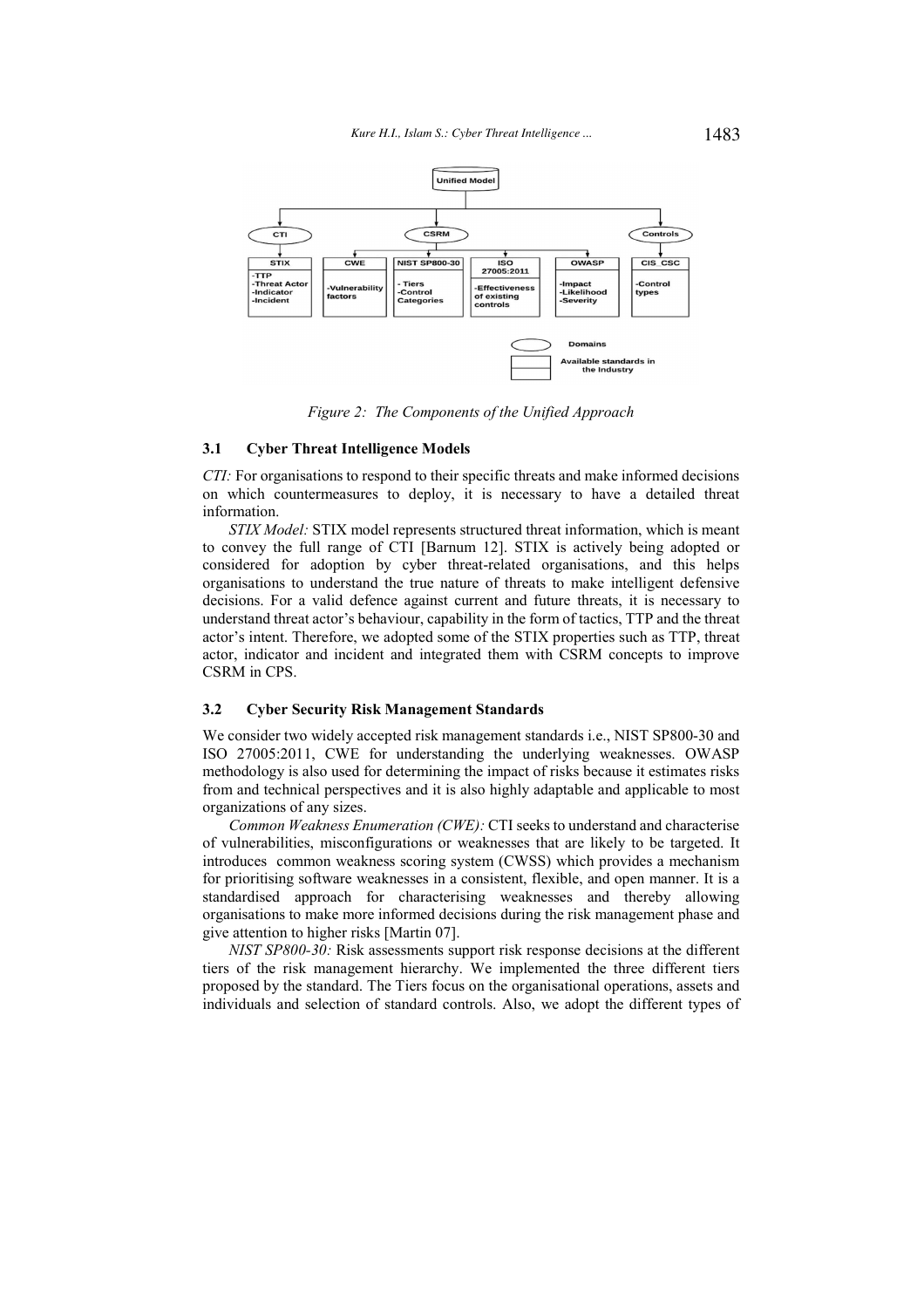control categories presented in the standard to help us categorise our controls into preventive, corrective or detective [Stoneburner et al. 02]. This helps the organisation to prioritise controls based on the severity of risks.

ISO 27005:2011: considers risk management as an integral part of the overall organisational processes, including evaluating the effectiveness of controls [ISO and Std, 11]. We consider identifying the existing controls and their effectiveness by following this standard.

OWASP: To ensure consistency and relevance of risks and their impact, we adopted the OWASP risk methodology [Open Web Application Security Project 14]. This methodology helps organisations to estimate risk from business and technical perspectives. Many factors that make up the likelihood and impact of each risk is included; therefore, the severity of risk is determined.

#### $3.3$ **Controls**

Risk controls are generic fundamental technical or procedural methods that are used to manage security risks.

The Centre for Internet Security Critical Security Controls (CIS CSC): CSC CIS provides 20 controls categorised into three prioritised areas [Centre for Internet Security 18]. They provide a prioritised set of actions that mitigate the most common attacks against systems and networks and can be applied for CI sectors. It also provides adequate controls that organisations should take to block or mitigate known attacks into their defensive cybersecurity portfolio.

### $\overline{\mathbf{4}}$ **Framing Concepts**

This section presents an overview of the concepts necessary for the integration of CTI to improve CSRM. These concepts are linked with each other to support vulnerability assessment, threat identification, risk management, and analyse the effectiveness of controls. The concepts incorporate many standards for enhancing cybersecurity and concentrates on providing a comprehensive means for assessing threats in organisations. Therefore, we consider asset, threat and vulnerability factors from the widely used standards to calculate risk likelihood and impact. An overview of the concepts used by the proposed approach is given below.

### 4.1 Actor

For an organisation to achieve its goals, it is necessary to identify its key stakeholders that carry out various tasks and their contributions. They are highly significant in enabling the organisation to manage the process of the proposed approach, as well as preventing potential conflict of interests [Dietz and Hoogervorst 18]. There is also an external actor in CI, such as third-party vendors who are responsible for delivering various services. These actors are also considered for the approach.

### $4.2$ **Threat Actor**

Threat actors are a particular type of actor with malicious intentions to execute the cyber attack [Abomhara (15)]. CTI considers various threat actor profile, including skill,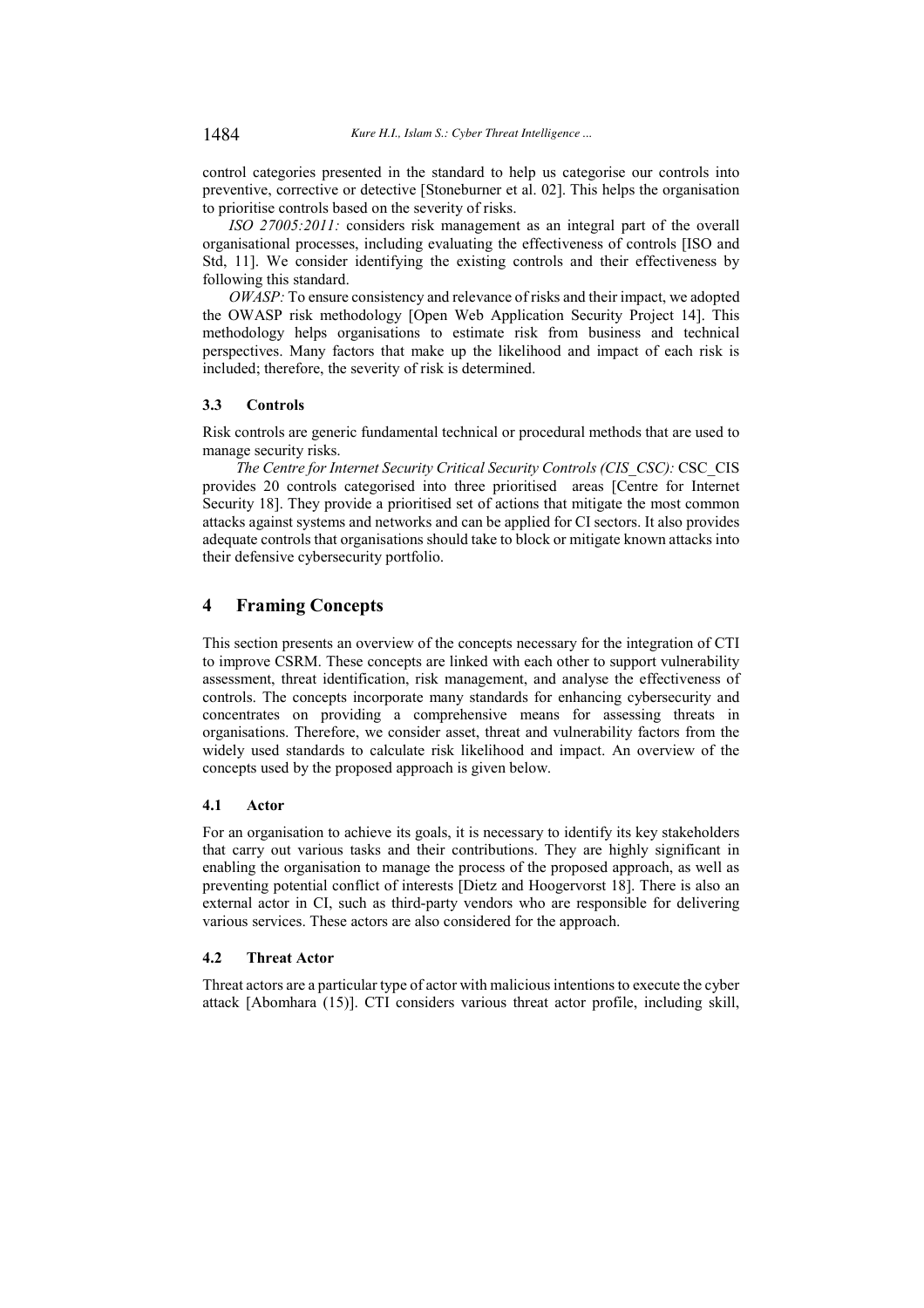motivation, location along with resources and opportunity to understand the attack and its trend. Table 1 shows the weight of each threat actor profile, which is used for calculating the risk event likelihood by following the OWASP methodology. The threat actor factors that can help organisations to determine risk likelihood. Each factor has a set of options with a likelihood rating from High = 3, Medium =  $2$  and Low = 1 as shown in table 1 below.

| <b>Threat Actor</b> | <b>Description</b>                                      | <b>Likelihood Rating</b>                              |  |  |  |
|---------------------|---------------------------------------------------------|-------------------------------------------------------|--|--|--|
| factors             |                                                         | Weight/Value                                          |  |  |  |
| Skill level         | How technically skilled is the                          | 3 (Advanced computer user)                            |  |  |  |
|                     | threat actor?                                           | 2 (Some technical skills)                             |  |  |  |
|                     |                                                         | 1 (No technical skills)                               |  |  |  |
| Location            | Through what channel did the                            | 3 (Internet)                                          |  |  |  |
|                     | threat actor communicate to<br>reach the vulnerability? | 2 (Adjacent Network)                                  |  |  |  |
|                     |                                                         | (Local /physical Network)                             |  |  |  |
| Motivation          | How motivated is threat actor to                        | (High reward)<br>3                                    |  |  |  |
|                     | find and exploit vulnerability?                         | Possible reward)<br>2(                                |  |  |  |
|                     |                                                         | 1 (Low or no reward)                                  |  |  |  |
| Resources           | What resources are required for                         | 3 (Expensive resources                                |  |  |  |
|                     | the threat actor to find and                            | required)                                             |  |  |  |
|                     | exploit vulnerability?                                  | 2 (Some resources required)                           |  |  |  |
|                     |                                                         | 1 (No resources required)                             |  |  |  |
| Opportunity         | Opportunities required for the                          | 3 (Full access required)                              |  |  |  |
|                     | threat actor to find and exploit                        | 2 (Some access required)                              |  |  |  |
|                     | vulnerability?                                          | 1 (No access required)                                |  |  |  |
| Size                | How large is the group of the                           | 3 (Anonymous internet users)                          |  |  |  |
|                     | threat actor?                                           | 2 (Authenticated users)<br>1 (Systems administrators) |  |  |  |
|                     |                                                         |                                                       |  |  |  |

Table 1: Threat Actors Profile

### $4.3$ **Asset**

Assets can be data, people, services, facilities that threat actor aims to attack, causing a significant impact on the CI [Moteff and Parfomak 04]. It is necessary to outline assets in terms of their boundary, criticality, components and importance for understanding the impact of the assets. Each asset aims to achieve a security goal which is used in determining the impact that may result from unauthorised access. Criticality is measured as the consequences associated with the degradation or loss of an asset. It is the major indicator used by organisations to determine which asset is of more value to the organisation. Table 2 shows assets impact factors with relative weights).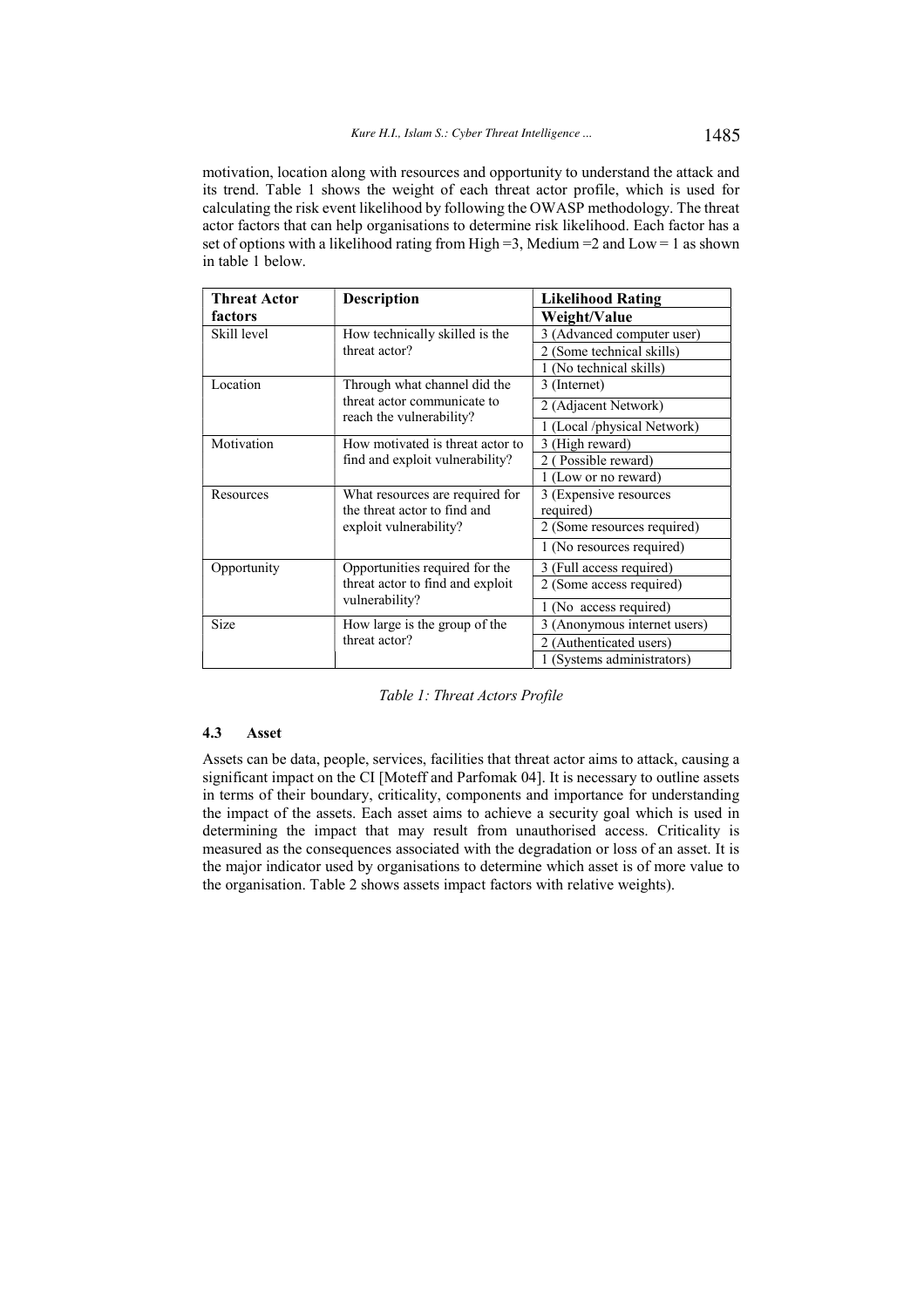| <b>Asset Impact</b>  | <b>Description</b>                        | <b>Impact rating</b>                       |  |  |  |
|----------------------|-------------------------------------------|--------------------------------------------|--|--|--|
| factors              |                                           | Weight / Value                             |  |  |  |
| Loss of              | How much data could                       | 1 (Minimal non-sensitive data disclosed)   |  |  |  |
| confidentiality      | be disclosed and how<br>sensitive is it?  | 2 (Minimal critical data disclosed)        |  |  |  |
|                      |                                           | 3 (Extensive critical data disclosed)      |  |  |  |
| Loss of availability | How many services                         | 1 (Minimal secondary services              |  |  |  |
|                      | could be lost, and how                    | interrupted)                               |  |  |  |
|                      | vital is it?                              | 2 (Minimal primary services interrupted)   |  |  |  |
|                      |                                           | 3 (Extensive primary services interrupted) |  |  |  |
| Loss of integrity    | How much data could                       | 1 (Minimal slightly corrupt data)          |  |  |  |
|                      | be corrupted and how<br>damaged is it?    | 2 (Minimal seriously corrupt data)         |  |  |  |
|                      |                                           | 3 (Extensive seriously corrupt data)       |  |  |  |
| Loss of              | Are the threat actors                     | 1 (Fully traceable)                        |  |  |  |
| accountability       | traceable to an                           | 2 (Possibly traceable)                     |  |  |  |
|                      | individual?                               | 3 (Completely anonymous)                   |  |  |  |
| Loss of              | How much deviation                        | 1 (Minor variation)                        |  |  |  |
| conformance          | from specified                            | 2 (Clear variation)                        |  |  |  |
|                      | behaviour constitutes<br>non-conformance? | 3 (High profile variation)                 |  |  |  |

Table 2: Asset Profile

### $4.4$ **TTP**

TTP is used by a threat actor to plan and manage an attack by following specific technique and procedure. They involve the pattern of activities or methods associated with a specific threat actor and consist of the threat actor's specific behaviour (attack pattern) and specific software tools that can be used by threat actors to perform an attack [Barnum12]. Therefore, TTP from the STIX model is used to categorise attacks into the eleven tactics and the different techniques under each tactic provided by MITRE (Strom et al., 2017).

#### 4.5 **Vulnerabilities**

To estimate the likelihood of an attack, it is necessary to estimate the likelihood of a vulnerability discovered and exploited. We adopt the OWASP factors for characterising weaknesses, which allow stakeholders to make informed decisions when mitigating risks caused by the weaknesses. To apply the OWASP methodology, a rating table is presented in Table 3 with corresponding values assigned to the different factors that can help organisations to determine the likelihood of vulnerability.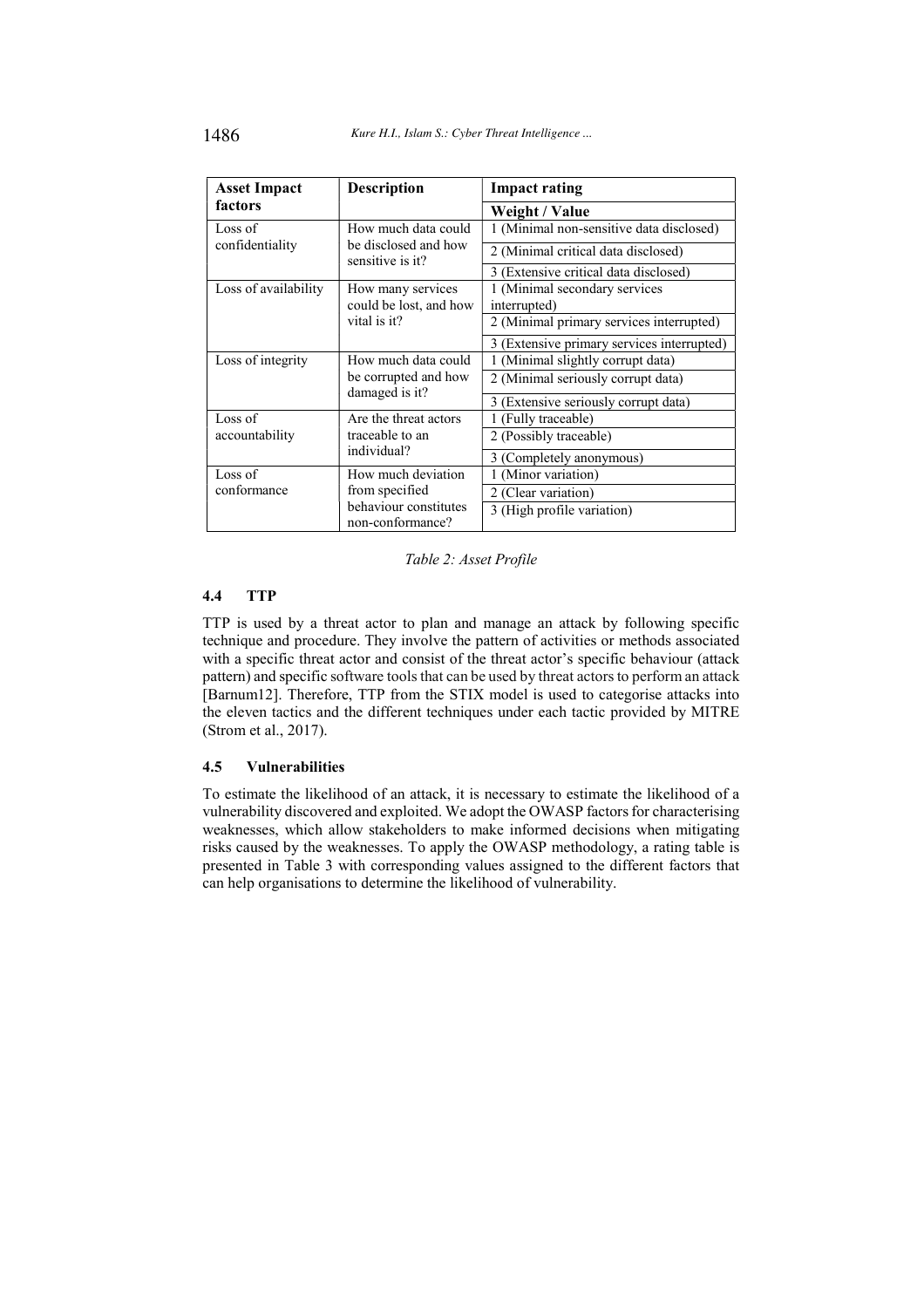| Vulnerability       | <b>Description</b>                  | <b>Likelihood Rating</b>   |
|---------------------|-------------------------------------|----------------------------|
| factors             |                                     | Weight/Value               |
| Ease of discovery   | How easy is it for vulnerability to | 1 (Practically impossible) |
|                     | be discovered?                      | 2 (Difficult)              |
|                     |                                     | $3$ (Easy)                 |
| Ease of exploit     | How easy is it for vulnerability to | 1 (Theoretical)            |
|                     | be exploited?                       | 2 (Difficult)              |
|                     |                                     | $3$ (Easy)                 |
| Awareness           | How well known is this              | 1 (Unknown)                |
|                     | vulnerability to the threat actors? | 2 (Hidden)                 |
|                     |                                     | 3 (Obvious)                |
| Intrusion detection | How likely is an exploit to be      | 1(Active detection in      |
|                     | detected?                           | application)               |
|                     |                                     | 2 (Logged and reviewed)    |
|                     |                                     | 3 (Not logged)             |

Table 3: Vulnerability Rating

### $4.6$ **Threats**

Threat profile allows the identification and understanding of threat characteristics [Gandhi et al 11]. Each threat needs to categorised according to the goals and purpose of the attacks and the assets targeted by those threats. By classifying these threats, the stakeholders check the category that a threat falls under and the most common assets affected by a particular threat. With this, a solid foundation of threat information sources is made available.

#### 4.7 Incident

Incident represents information about an attack on the organisation [Byres and Lowe 04]. Some specific components determine the type of incidents such as threat types, threat actor's skill, capability and location, assets affected, events, parties involved, and time. With a specific attack pattern, the organisation tends to think broadly by developing a range of possible outcomes to increase their readiness for a range of possibilities in the future.

#### 4.8 **Indicator**

Indicators contain a pattern that can be used to detect suspicious or malicious cyber activity [Cherdantseva et al 16]. They are a detective in nature and are for specifying conditions that may exist to indicate the presence of a threat along with relevant contextual information. Organisations should be aware of the data associated with cyber-attacks, which are known as indicators of compromise (IOC). IOC is commonly partitioned into three distinct categories (Tounsi and Rais, 2018).

Network indicators are found in URL's, and domain names used for command and control and link-based malware delivery. They could be IP addresses used in detecting attacks from botnets, known compromised servers and systems conducting DDoS attack.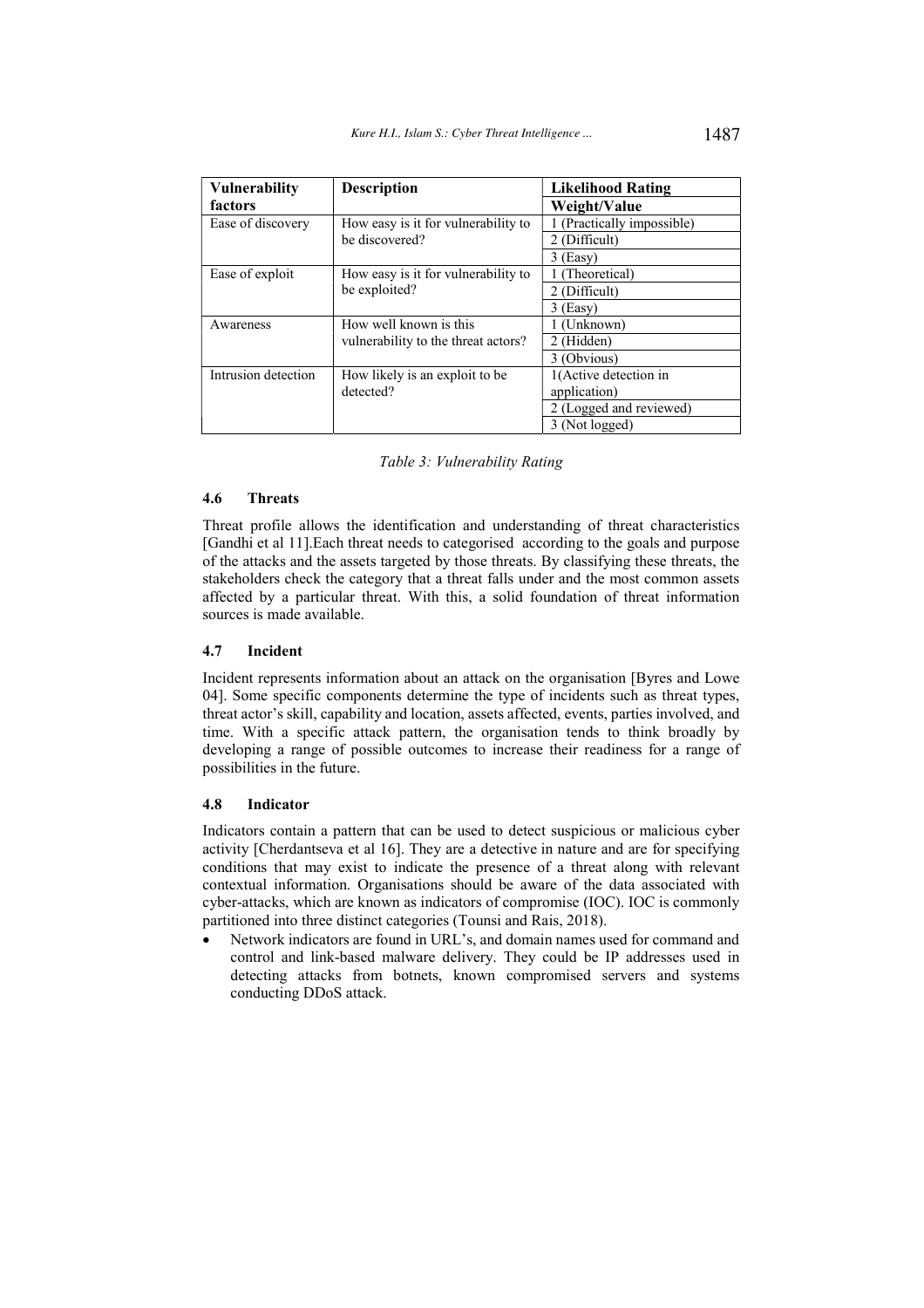Kure H.I., Islam S.: Cyber Threat Intelligence ...

- Host-based indicators are found by analysing infected computers. They include malware names and decoy documents, or file hashes of the malware being investigated. Dynamic link libraries (DLLs) are often targeted, and registry keys could be added by malicious code to allow for persistence.
- Email indicators are created when threat actors use free email services to send social engineering emails to target organisations. The email source address and subject are created from addresses that appear to be recognisable individuals or create intriguing subject lines. Attachments and links are also used for deceiving individuals.

### 4.9 **Risks**

Risks are potential consequence due to the cyber-attack can lead to financial loss, reputational damage, privacy violation and non-compliance consequences, leaving users distrustful of services. To understand a cyber-attack, we have to study the nature of the attack and the motivation behind the attack [Gandhi et al. 11). Therefore, for risk severity to be estimated, it is essential for information about the threat actor, vulnerability factors and the impact of a successful exploit affecting security goals of the assets to be gathered. The following steps are involved in identifying the risk severity.

*Step 1:* To estimate the overall likelihood of the risk, threat actor and vulnerability factors are put into consideration, as shown in equation 1. Each option has a likelihood rating from 3 to 1, as shown in tables 1 and three above. The overall likelihood falls within high, medium and low, which is sufficient for the overall risk score.

$$
L = \frac{(TAF + VF)}{n} \tag{1}
$$

Step 2: Estimate of the overall impact of a successful attack considers the total loss of the goals of the asset, as shown in equation two below. Each factor has a set of option which has an impact rating from 3 to 1, as shown in table 2 above.

$$
=
$$
 AF  $/n$ 

Step 3: Estimate of the likelihood and impact is combined to calculate the overall severity of risk using equation three below. Overall risk severity is rated as *High* (6 to 9): The risk severity requires the implementation of control measures to mitigate the risk immediately. The risk is high when likelihood and impact are high. Medium (6 to 3): The risk severity requires the implementation of controls within a specific period.  $Low (0 to 3)$ : The risk level requires the implementation of controls within a specific period.

Where

$$
R = L \ast I \tag{3}
$$

 $R =$  the risk level; I = the impact of the attack on the organisation's security objectives; L= the likelihood of the attack occurring within a given timeframe; TAF = Threat Actor Factors,  $VF =$  Vulnerability Factors;  $AF =$  Asset Factors,  $n =$  total number of factors

# 4.10 Controls

These are the corrective, detective and preventive actions to mitigate the risk [Tsegaye] and Flowerday 14]. Preventive controls are designed to keep errors or irregularities

1488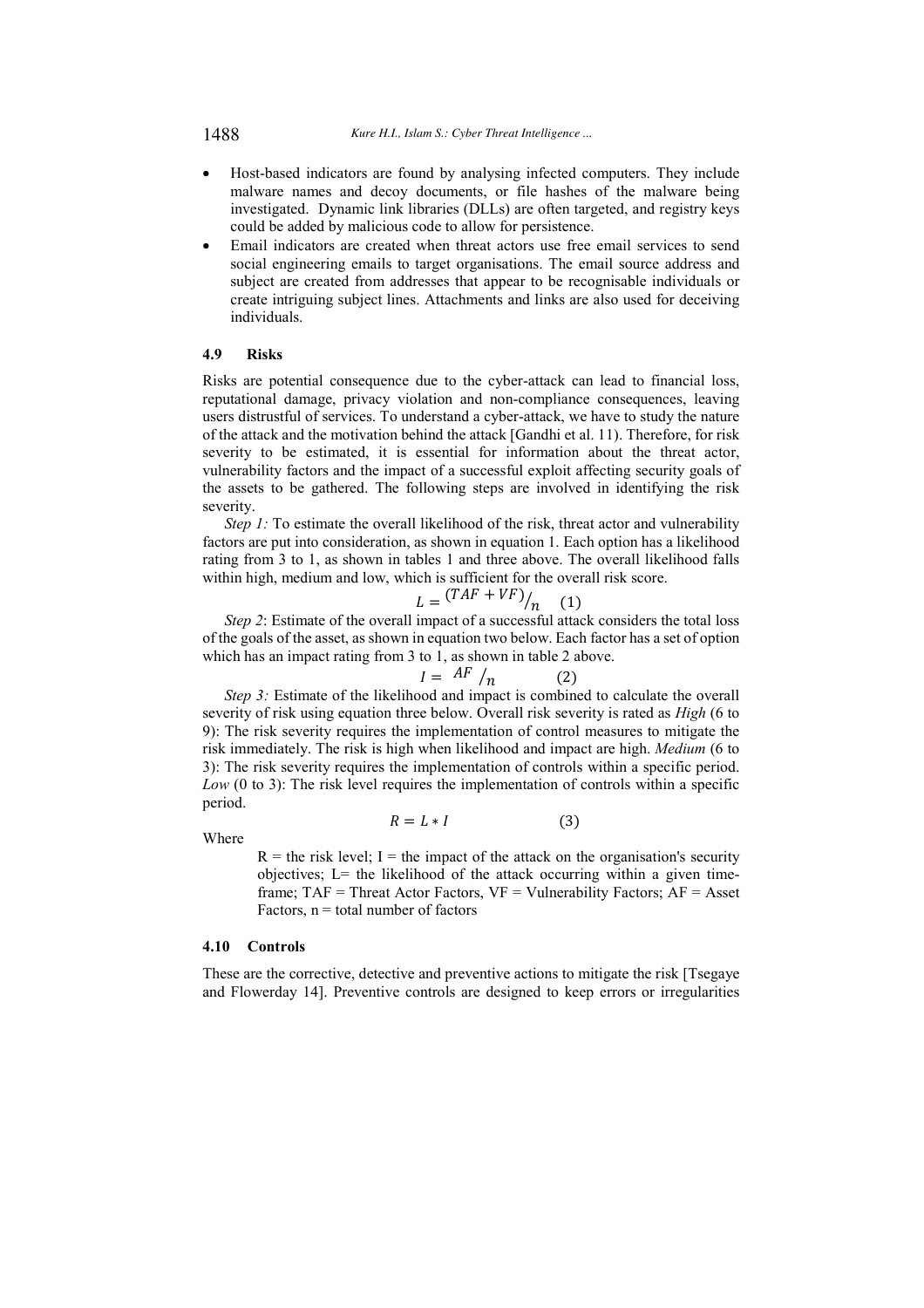from occurring, while detective controls are designed to detect errors and irregularities, which have already occurred and to assure their immediate correction. Corrective controls help to mitigate damage once a risk has materialised. This means that the level of attack determines the type of control to be used and the effectiveness of the existing controls. These three types of controls influence strategic, tactical and operational CTI decisions linking with the business strategy risks, investment priorities and mitigation and detection requirements. The CIS CSC recommended a list of controls which we adopt for the unified approach. Therefore, an assessment of each control objective is carried out based on subjective judgment. We apply a set of criteria which is used to compare evidence by following the comprehensive assessment model they include; Relevance- The level to which the control addresses the relevant control objectives under analysis, Strength-The strength of the control is determined by a series of factors, Coverage- The level in which all significant risks are addressed, Integration- The degree and manner in which the control reinforces other control processes for the same objective and Traceability-How traceable the control is, which allows it to be verified subsequently in all respects. For each criterion, a rating score from 1 to 5 is given to measure which control addresses the specific control objective. Table 4 shows the five different criteria rating and table 5 shows the overall effectiveness of the controls.

| Rating        |                                                              | <b>Description</b>                                                                                                                                                                             |
|---------------|--------------------------------------------------------------|------------------------------------------------------------------------------------------------------------------------------------------------------------------------------------------------|
|               | Adequate control                                             | The control achieves the objectives intended to<br>mitigate the risks.                                                                                                                         |
| $\mathcal{L}$ | Adequate control with<br>some areas of<br>improvement        | The control achieves the objectives intended to<br>mitigate the risks with evidence of some areas,<br>though not critical, subject to improvement to<br>meet the requisites of sound controls. |
| 3             | Generally adequate<br>control, with some<br>critical areas   | The control mostly mitigates the risks intended<br>to mitigate the risks. However, the<br>characteristics of some of the controls are not<br>entirely consistent with basic sound controls     |
| 4             | Inadequate control,<br>subject to significant<br>improvement | The control partially achieves the control<br>objectives intended to mitigate the risks                                                                                                        |
| 5             | Insufficient control                                         | The control is not enough to achieve the<br>control objectives intended to mitigate the<br>risks.                                                                                              |

# Table 4: Control Rating

The overall effectiveness of each control is determined by equation 4 using five parameters with five scales range. This helps to determine how effective individual control is and any recommendation for further improvement.

 $(4)$ 

$$
OE = R + S + C + I + T
$$

Where

 $OE = Overall$  Effectiveness,  $R = Release$ ,  $S = Strength$ ,  $C = Coverage$ ,  $I =$ Integration and  $T = Traceability$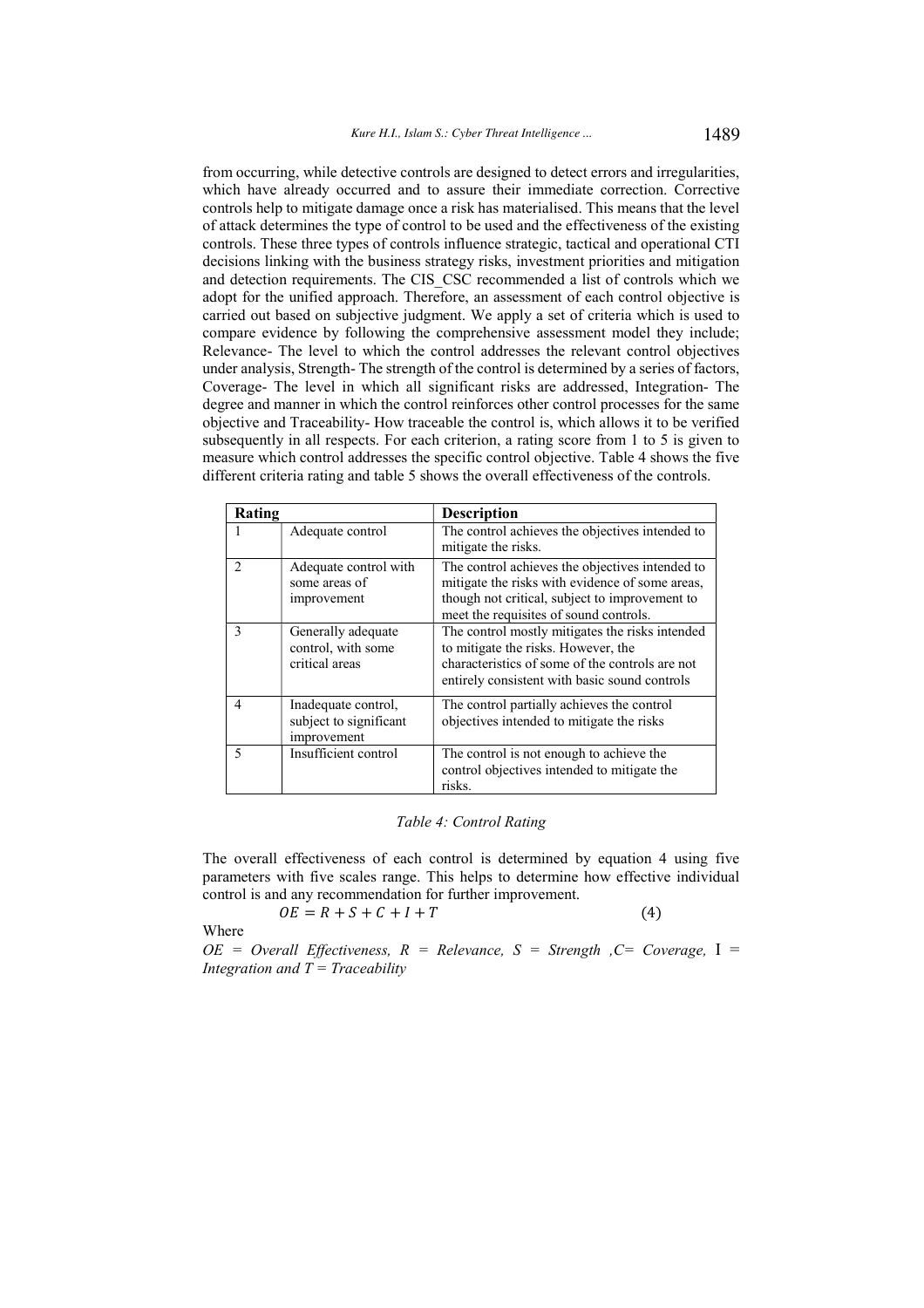| <b>Description</b> | <b>Overall Effectiveness</b> | <b>Effective?</b> |
|--------------------|------------------------------|-------------------|
| Insignificant      | $0 - 5$                      | Yes               |
| Minor              | $6 - 10$                     | Yes               |
| Moderate           | $11 - 15$                    | No                |
| Major              | $16 - 20$                    | No                |
| Critical           | $21 - 25$                    | No                |

# Table 5: Overall Effectiveness

The Metamodel illustrated in Figure 3 shows the relationship among the concepts. An actor represents an entity, an organisation or human user having strategic, operational and tactical plans within its organisational setting. The actor has full control over its assets and needs to keep the assets secure for the overall business continuity. Vulnerability is the weakness or mistake within the security program, software, systems, networks or configurations that are targeted and exploited by a threat actor to gain unauthorised access to an asset (system or network) using TTP. These vulnerabilities, when not addressed on time, can lead to a threat which materializes the risk. Risk is the failure of an organisation or individual to achieve its goals due to the malicious attempt to disrupt its critical services by a threat. Organisations cannot fully avoid risk; however, it is the role of the actors to ensure that risks are kept to a minimum level. Security controls are introduced to help mitigate the risks. The threat actor is a type of actor with malicious intent which is characterised by their identity, suspected motivation, goals, skills, resources available for them to carry out a successful attack. This actor uses various types of TTP to generate a cyber-such as impersonate actors by deceiving users of the CI into believing them and then getting hold of some sensitive information or by directly compromising their critical assets and leading to a significant risk to the organisation. This is done when vulnerabilities in an asset of the organisation are exploited using some TTP. TTP is used by a threat actor to plan and manage an attack through following specific techniques and procedures. They involve the pattern of activities or methods associated with a specific threat actor and consist of the threat actor's specific behaviour (attack pattern) and specific software tools that can be used by threat actors to perform an attack leaving behind the incident of the attack. The incident is the type of event that represents information about an attack on the organisation. Some specific components determine the type of incident such as; threat types, threat actor's skill, capability and location, assets affected, events, parties involved, and time. With a specific attack pattern, the organisation tends to think broadly by developing a range of possible outcomes to increase their readiness for a range of possibilities in the future. With Indicators, a pattern that can be used to detect suspicious or malicious cyber activity is gathered.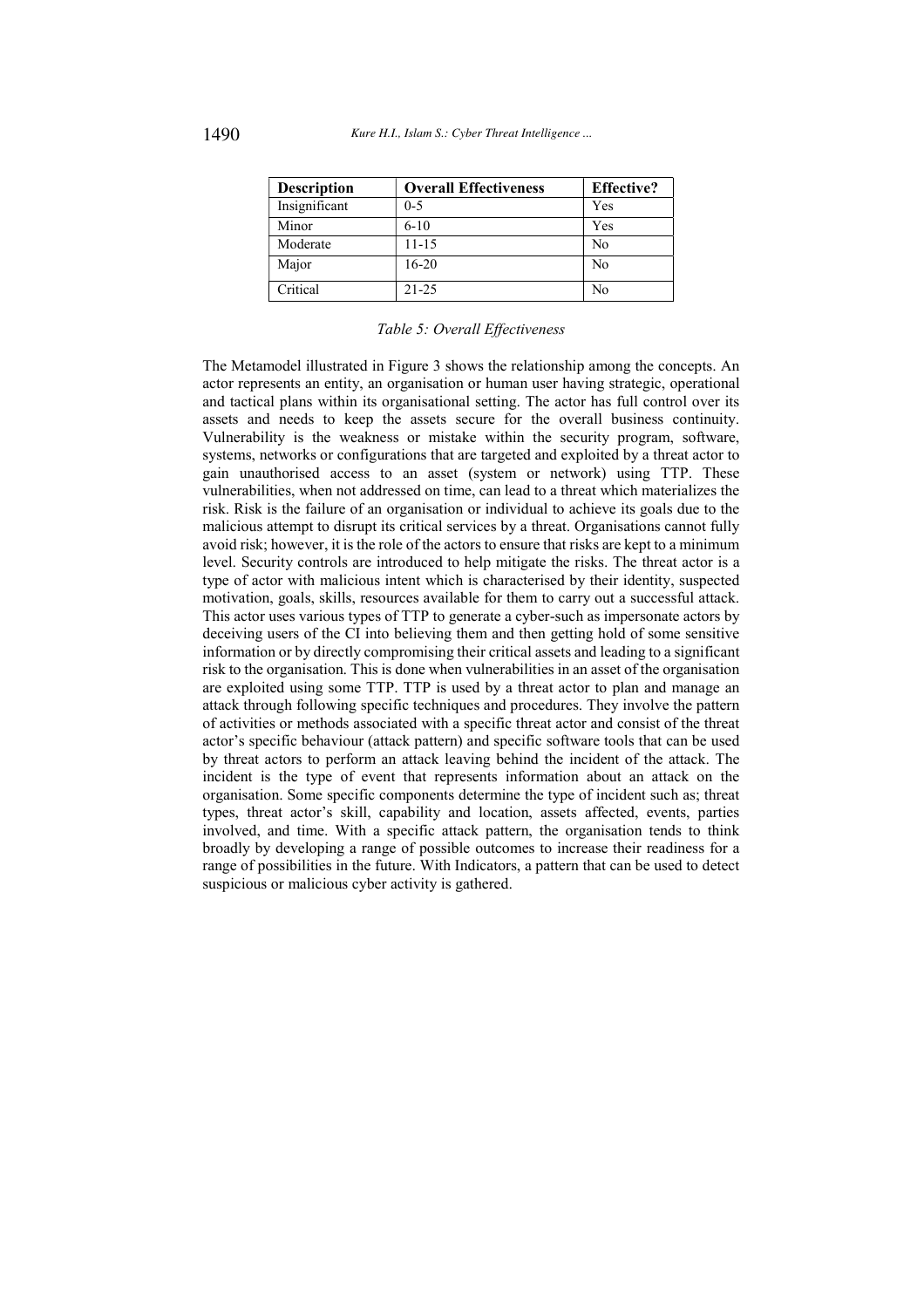

Figure 3: Meta-model Integrating Cyber Threat Intelligence for Cyber Security Risks Management of Critical Infrastructure

## 5 **Case Study**

This section presents a case study to demonstrate the applicability of the proposed approach. We employ the approach into a real-world scenario in collaboration with the power holding (DisCos, 2005) company as a CI in Nigeria to determine the usefulness of the approach. The goal of the study is to:

- Understand the threats and risks associated with the studied organisation
- Applicability of integrating CTI for CSRM practice

#### 5.1 **Study Context**

DisCos power holding company and one of the largest CIs in Nigeria which distributes electricity across the country which serves at least 30,000 customers within a geographical area, with several branches and employees located in different states of Nigeria. The company is structured based on functional divisions, which include administration, support and IT. The first services of the company are to provide lastmile services in the electricity supply value chain, transforming or stepping down electricity from the high voltage at the transmission level to lower voltage depending on the category of the customer. They are responsible for the marketing and sale of electricity to customers, providing a tax to the government, collecting bills, handling electronic payments, and the exchange of information and provision of customer care functions in its geographical area. In improving the continuity of service, timely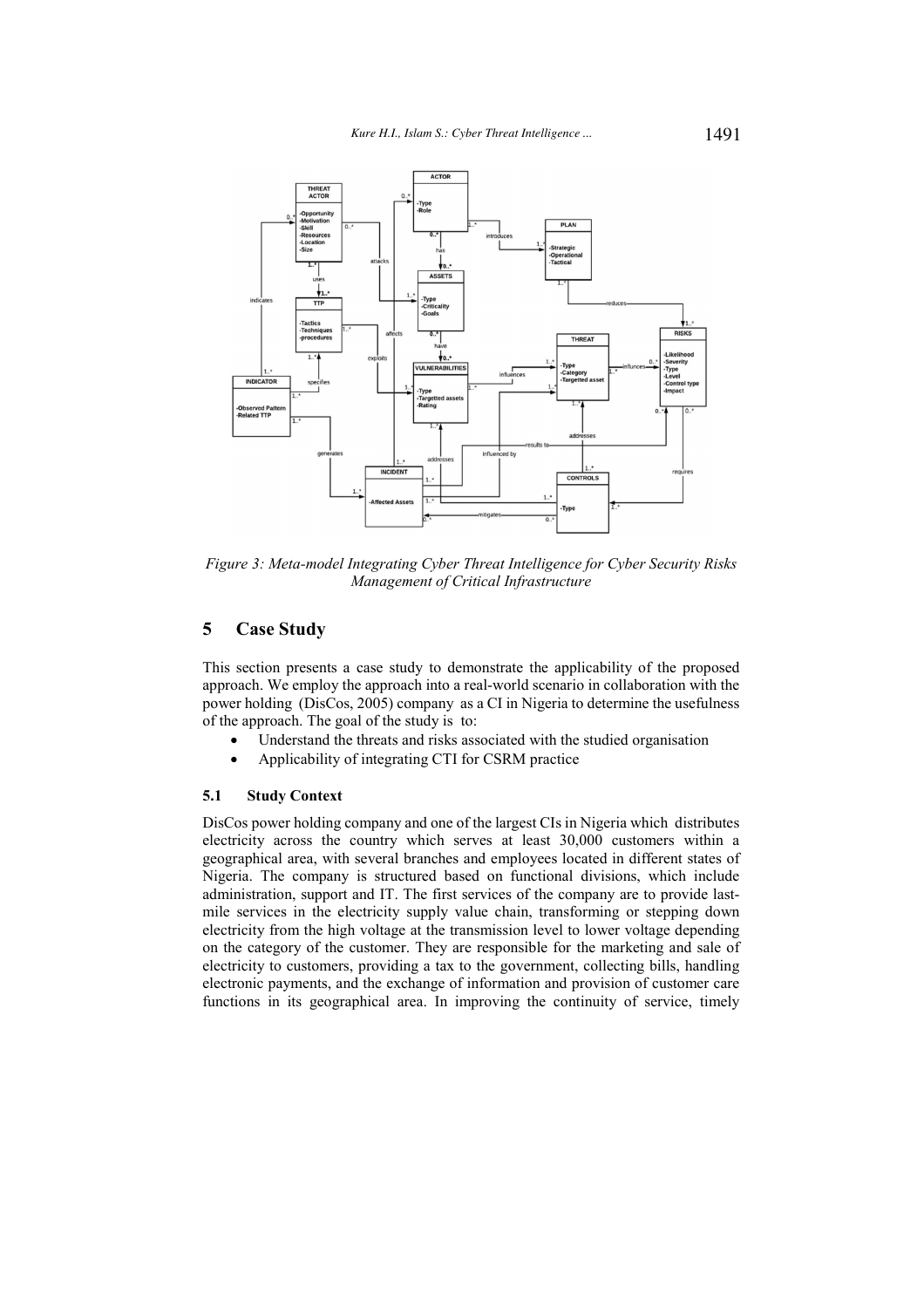recognition of faults, continuous monitoring and protection of the power systems, the company recently implemented a supervisory control system in all its branches for sustainable service delivery.

### $5.2$ **Data Collection and Analysis Method**

The data collection and analysis followed a sequential explanatory strategy initiated with kick-off session followed by reviewing documents, recent attack and organizing interactive sessions [Creswell, 02]. Note that, we have also followed action research for the study so that the result from the study can be directly contribute for the improvement of CSRM practice and overall cyber security in DisCos. The data was collected from various sources including existing DisCos security documents, recent cyber-attack, risk register, assets inventory, internal audit report and overall organisational policies and procedures. Furthermore, one kick-off and two brainstorming sessions were also conducted with the DisCos IT security team and first author of the paper as the study team to understand their views and presented them the proposed approach. In particular, we have introduced the concepts relating to the CSRM and CTI and provided an overview of the CTI integration for the improvement of CSRM specifically for the CI. The sessions were effective to understand the recent cyber attack in DisCos and to review the existing security documents and CSRM practices in detailed. Finally, we have also conducted an open discussion regarding the applicability of the proposed approach after the end of the study. The collected data was analysed mainly qualitatively and quantitatively using different variables such as weight of vulnerability, asset criticality, TTP, risk level, and control effectiveness. Therefore, the unit of analysis considered actor and threat profile, assets detailed, existing controls, vulnerability, and risk value. After observing the DisCos context, we have identified actor, assets, vulnerabilities, and threats to determine asset weight, vulnerability and risk level, and finally control of effectiveness.

#### **Recent Cyber Attack**  $5.3$

In a recent event, a carefully crafted spear phishing e-mail message which contained a malicious Microsoft file attachment that spread across the network, operating systems, and targeting the SCADA system, of an anonymized company called DisCos. As a result of downloading the file, the organisation gathered hashed credentials over a server message block (SMB) to identify information. The organisation, accessed workstations and servers on the corporate network that contained data output from control systems, accessed files about the SCADA systems, leaked network credentials, organisational design and control system information to a command and control server outside DisCos organisation, and accessed email accounts using outlook web access (OWA). The organisation used a virtual private network (VPN) to maintain access to networks even with the presence of network proxies, gateways and firewalls. A backdoor was installed on the machine, providing the organisation with remote access to the environment (networks, systems, databases). The organisation having available resources, disabled the host-based firewalls, obtained a foothold and the exploration activity primarily centred on identifying the central host computer server with the highest volume of personally identifiable information (PII), then used a batch script to gather folder and file names from hosts. access to the database host computer server is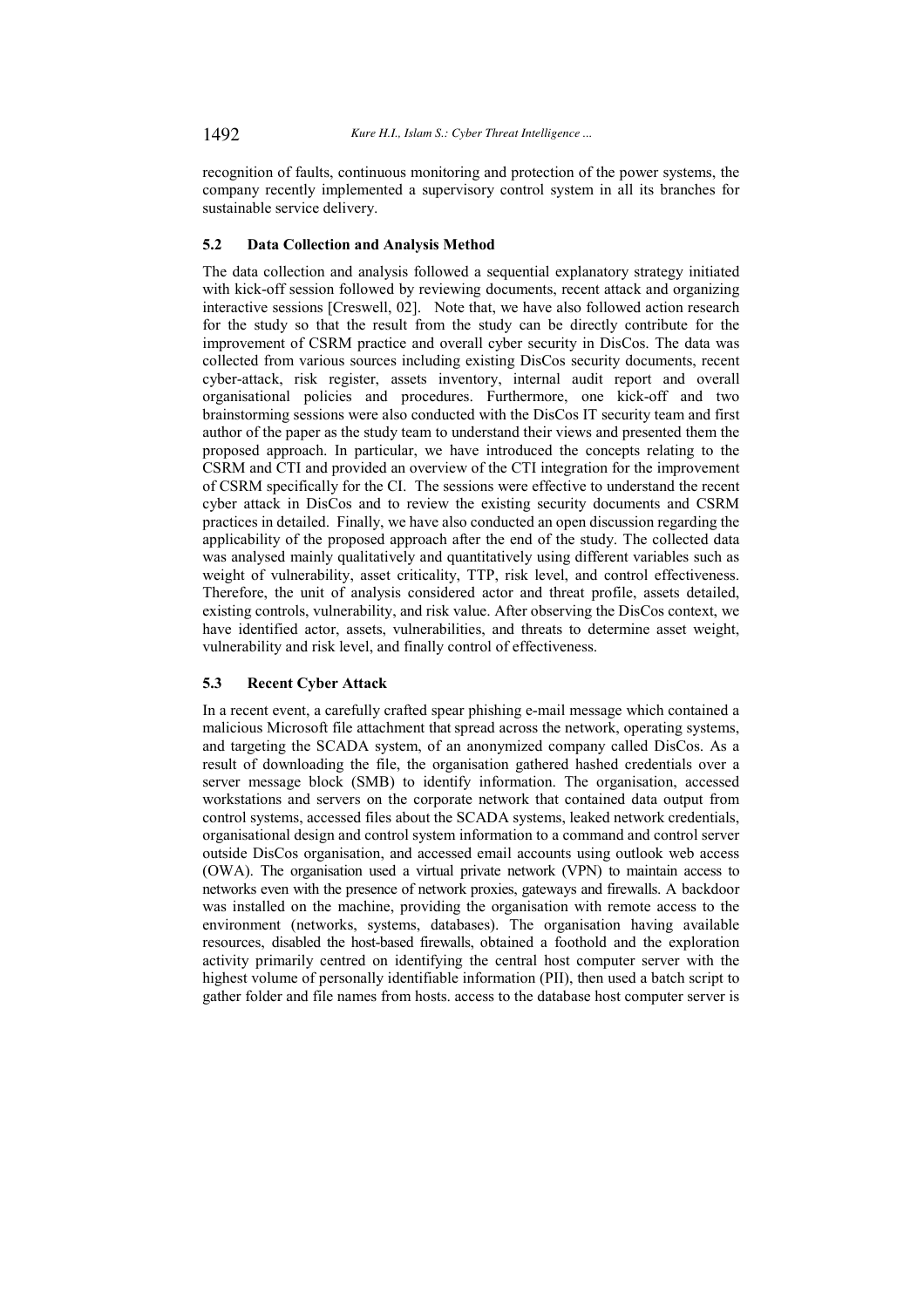gained by by leveraging the organisation's active directory information to identify database administrators and their computers. Passwords were cracked using passwordcracking techniques, and that allowed the anonymous organisation to gain full access to those systems. This caused a loss of data and operational disruption as a result of network and computer security failure. This incident is reported to have resulted in an electrical power blackout that remained for up to 2 weeks days affecting around 30,000 customers. As a result, DisCos has decided to use CSRM to assess future impact and control measures for similar incidents in the other branches. A brief description of a scenario allows us to exemplify how the DisCos could benefit from our proposed approach.

#### $5.4$ **Implementation of the Framing Concepts of the Proposed Approach**

In this section, all the framing concepts of the proposed approach are presented and implemented in the case study to provide a clear assessment for demonstrating the ability of the approach to produce the desired effect. Hence, the implementation process was performed through a series of concepts as presented below:

Actor: We have been able to identify the key actors and the different roles they play within DisCos. We also considered actors from outside DisCos. DisCos is identified as an organisation that provides critical services, that is the supply of electricity. System Administrators are the employees in charge of monitoring the SCADA system in any of the DisCos branches. The third-party vendor is the Globacom telecommunication company that provides internet services to DisCos. IT Manager is in charge of DisCos technology strategy and implementing the process of the proposed approach. System Analyst is responsible for coordinating the development of systems, asset requirements, and control measures for ensuring the security of all assets is responsible for. Responsibilities also include identifying cyber threats and establishing plans, risk analysis and controls to protect assets.

| <b>Threat Actor factors</b> | Value                    |  | <b>Total</b> |
|-----------------------------|--------------------------|--|--------------|
| Skill level                 | Advanced computer user   |  | 14           |
| Location                    | Local network            |  |              |
| Resources                   | Some resources required  |  |              |
| Motive                      | Possible reward          |  |              |
| Opportunity                 | Some access required     |  |              |
| Size                        | Anonymous internet users |  |              |

*Threat Actor:* The threat actor is identified as the anonymous organisation. Table 6below estimates the likelihood of a successful attack by the anonymous organisation.

Table 6: Threat Actors Profile Level based on the Attack Scenario

The total threat actor factor score is 14, as shown in Table 8 above. We considered the threat actor factors to calculate the overall likelihood of risk.

Assets: To consider the impact of the attack, we realised the impact on the application assets, the data it uses and the functions it provides in achieving the organisation's goals. The total score is to be used to estimate the magnitude of the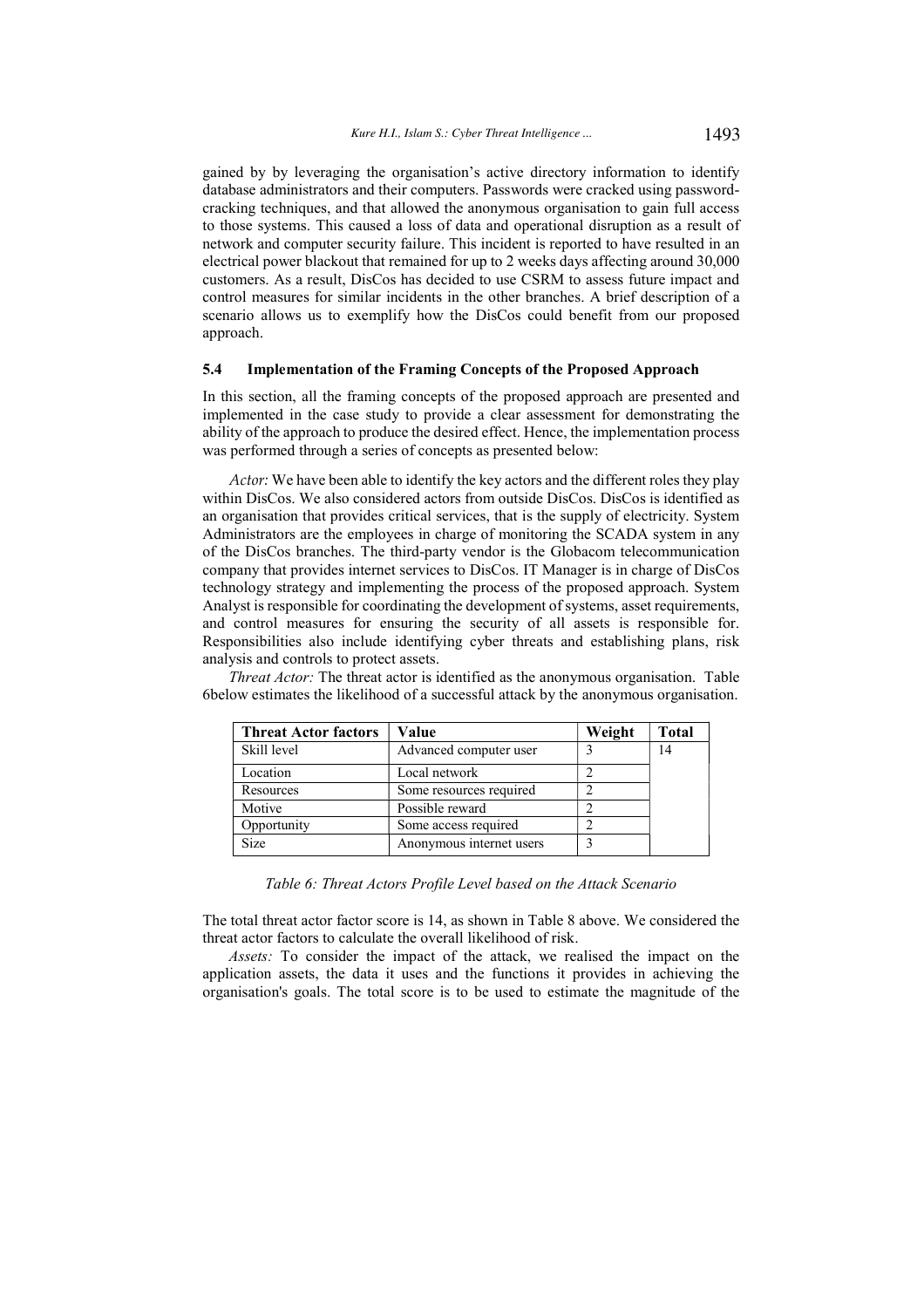impact on the organisation, because of vulnerability being exploited. The total Asset factors score is 13 as shown in Table 7 below:

| <b>Asset</b>                      | <b>Asset Name</b>                                                                                                                               | <b>Description</b>                                                                                                                                                                              | Value                                               | Weight       | <b>Total</b> |
|-----------------------------------|-------------------------------------------------------------------------------------------------------------------------------------------------|-------------------------------------------------------------------------------------------------------------------------------------------------------------------------------------------------|-----------------------------------------------------|--------------|--------------|
| factors                           |                                                                                                                                                 |                                                                                                                                                                                                 |                                                     |              |              |
| of<br>Loss<br>confidentiali<br>ty | Databases<br>Customer data<br>Company data                                                                                                      | Loss of sensitive data<br>due to the anonymous<br>organisation accessing<br>workstations<br>and<br>the<br>servers<br><sub>on</sub><br>corporate network that<br>contained<br>sensitive<br>data. | Extensive<br>critical<br>data<br>disclosed          | 3            | 13           |
| of<br>Loss<br>availability        | Management<br>servers<br>Customer data<br>Company data<br>Application<br>servers<br>Databases                                                   | Operational disruption<br>because of network<br>and computer failure.                                                                                                                           | Extensive<br>primary<br>services<br>interrupte<br>d | $\mathbf{3}$ |              |
| of<br>Loss<br>integrity           | Application<br>server<br>Company data<br>Customer data<br>Databases<br>Management<br>server<br>Virtual Private<br><b>Network</b><br>Workstation | Compromise of the<br>network<br>and<br>host<br>by<br>the<br>server<br>anonymous<br>organisation<br>and<br>having<br>access<br>to<br>modify, delete and add<br>data in the database              | Extensive<br>seriously<br>corrupt<br>data           | 3            |              |
| of<br>Loss<br>accountabili<br>ty  | <b>HMI</b><br>Computers<br>Host computer<br>systems                                                                                             | The<br>anonymous<br>organisation left no<br>trace                                                                                                                                               | Completel<br>y<br>anonymou<br>S                     | 3            |              |
| Non-<br>conformanc<br>e           | Employee<br>training                                                                                                                            | DisCos services did<br>not<br>meet<br>some<br>specified<br>regulatory<br>requirements<br><b>as</b><br>vulnerabilities<br>were<br>exploited and caused<br>unwanted behaviour.                    | Clear<br>variation                                  | $\mathbf{1}$ |              |

Table 7: Asset Impact base Score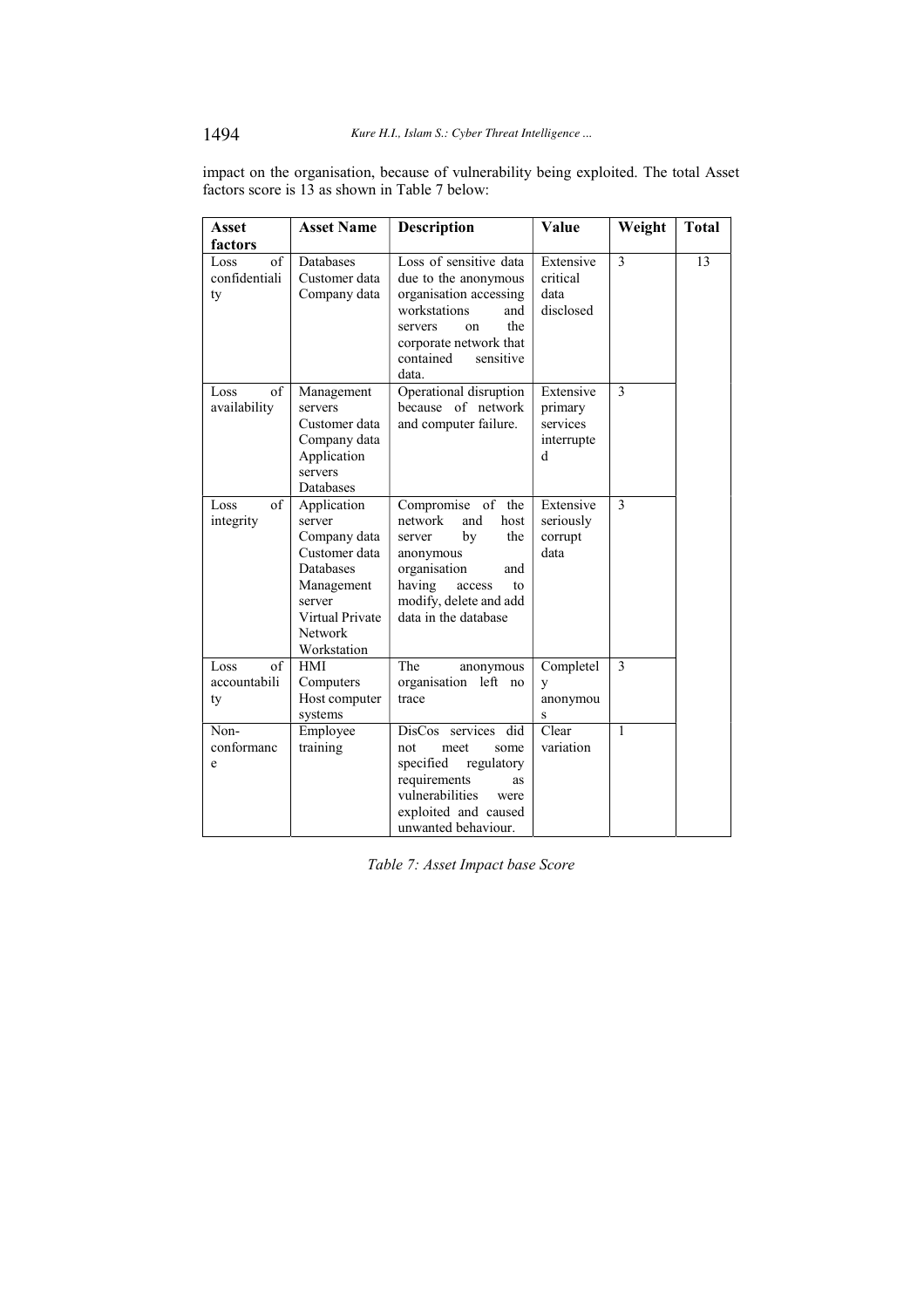| <b>Tactic</b> | <b>Techniques</b>               | Procedure                                       |  |  |
|---------------|---------------------------------|-------------------------------------------------|--|--|
| Discovery     | <b>Account Discovery</b>        | The anonymous organisation used batch scripts   |  |  |
|               | Network<br>System               | to enumerate administrators in the environment. |  |  |
|               | Configuration Discovery         |                                                 |  |  |
|               | and<br>File<br>Directory        | The batch script was used to gather folder and  |  |  |
|               | Discovery                       | file names from hosts.                          |  |  |
| Persistence   | <b>External Remote Services</b> | VPN was used to maintain access to the          |  |  |
|               |                                 | environment.                                    |  |  |
| Credential    | <b>Brute Force</b>              | The anonymous organisation dropped<br>and       |  |  |
| Access        |                                 | executed tools used for password cracking.      |  |  |
|               | Credential Dumping              | The anonymous organisation obtained legitimate  |  |  |
|               |                                 | credentials, including passwords.               |  |  |
| Execution     | <b>User Execution</b>           | Used Spear phishing to get the employee of the  |  |  |
|               |                                 | DisCos to open the attachment.                  |  |  |
| Collection    | Data from Local System          | The anonymous organisation collected data from  |  |  |
|               |                                 | the local system.                               |  |  |
|               | <b>Email Collection</b>         | Used outlook web access to access<br>email      |  |  |
|               |                                 | accounts.                                       |  |  |
| Defence       | Disabling Security Tools        | The anonymous organisation disabled host-       |  |  |
| Evasion       |                                 | based firewalls.                                |  |  |
| Initial       | Spear phishing Attachment       | Used Spear phishing with Microsoft office       |  |  |
| Access        |                                 | attachments to target DisCos.                   |  |  |

# Table 8: TTP used on DisCos by the Anonymous Organisation

TTP: We used TTP to categorise the behaviour that the anonymous organisation exhibited in attacking DisCos, as shown in table 8.

Incidents: In this case, the parties involved are the anonymous organisation and DisCos. Assets affected include network, servers, communication lines, SCADA system and sensitive data. The threat actor is an anonymous organisation. The nature of the compromise is a severe operational disruption.

Indicator: They are the specific observable patterns mapped to a related TTP. In this case, the indicators are shown as; Network Indicator (URL, IP address and DisCos domain name), Host-based Indicator (Malicious batch scripts, File Hashes) and Email Indicator (Email Attachments, Phishing email)

### 6 **Results**

The result section shows the vulnerability, threat, risk and controls analysis as part of the implementation process. In this section, we provide a detailed description of how these concepts are applied to the case study.

Vulnerabilities: We observed several vulnerabilities by looking at the attack context. Therefore, we estimate the likelihood of the vulnerabilities being discovered and exploited by using the vulnerability factors following the OWASP methodology, as shown in table 9 below.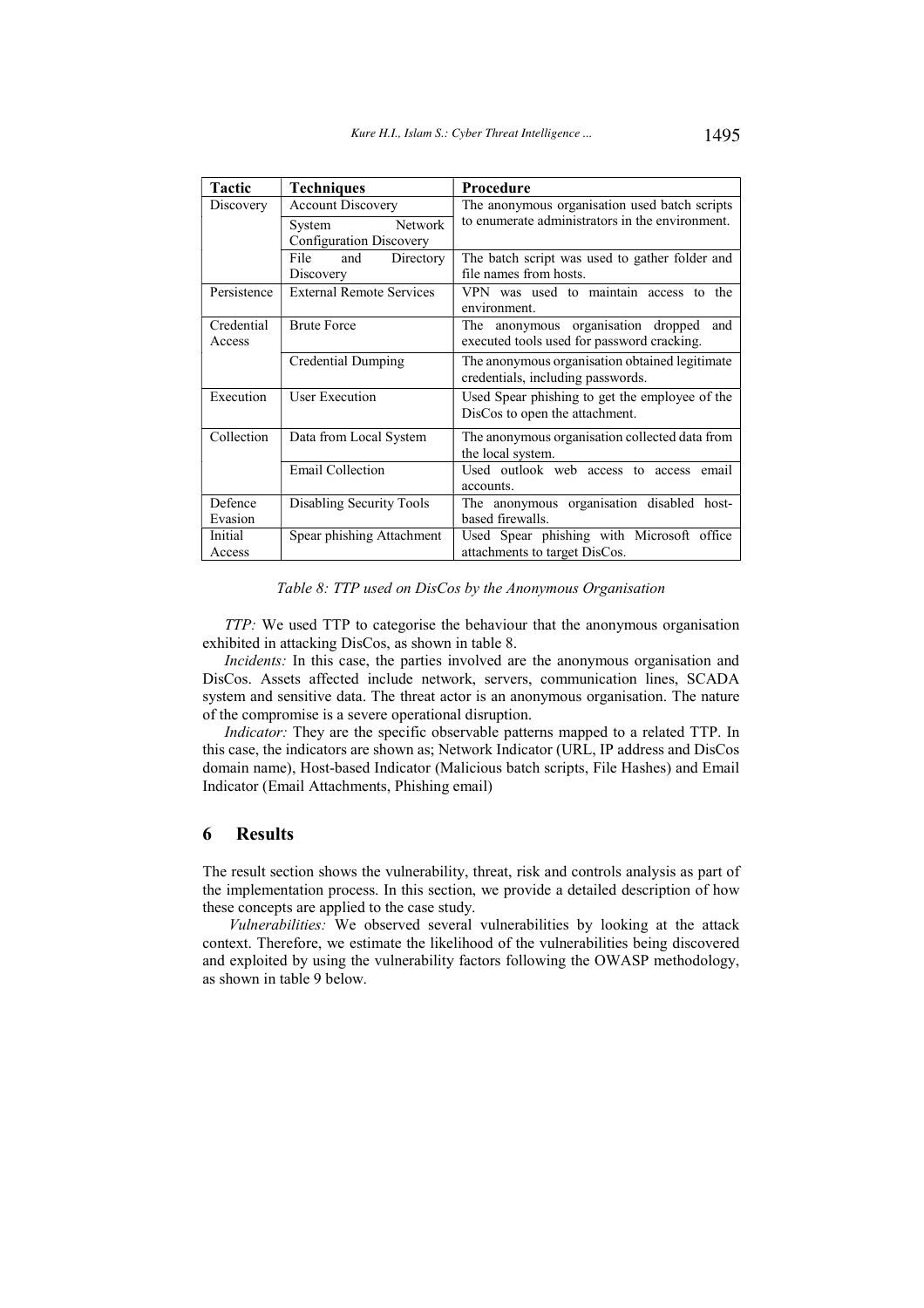| <b>Vulnerability</b><br>Value |                     | Weight | <b>Total</b> |
|-------------------------------|---------------------|--------|--------------|
| factors                       |                     |        |              |
| Ease of discovery             | Easv                |        | 12           |
| Ease of exploit               | Easv                |        |              |
| Awareness                     | Obvious             |        |              |
| Intrusion detection           | Logged and reviewed |        |              |

# Table 9: Vulnerability Rating

The total vulnerability factor score is 12, as shown in Table 10 above. We considered the vulnerability factors to calculate the overall likelihood of risk.

Threats: To create a threat profile, we identified some threats that potentially affected the assets of the DisCos and compromised sensitive information. The threats and the various assets targeted are presented in table 10 below.

| <b>Threat Name</b>                                                 | <b>Description</b>                                                                                                                                                                                             | <b>Target Assets</b>                   |
|--------------------------------------------------------------------|----------------------------------------------------------------------------------------------------------------------------------------------------------------------------------------------------------------|----------------------------------------|
| Data breach                                                        | Incidents involving unauthorised access,<br>damage, alteration and disclosure of<br>confidential data of DisCos                                                                                                | Company data and<br>customer data      |
| Weak<br>password,<br>credential, identity and<br>access management | Administrator accounts did not have<br>complex passwords across systems on<br>the network.                                                                                                                     | Application<br>server<br>and databases |
| Loss of<br>data<br><sub>or</sub><br>documents                      | Loss of sensitive data as the anonymous<br>organisation accessed workstations and<br>servers on the corporate network that<br>contained the sensitive data                                                     | All data                               |
| Error in use                                                       | Lack of proper security configuration for<br>critical servers such as mail servers,<br>application servers, through unused<br>ports and services, access controls and<br>firewalls to limit access to systems. | Application servers                    |
| Loss of power supply                                               | A malicious attack that focuses on<br>shutting down critical services making it<br>inaccessible to legitimate users.                                                                                           | All assets                             |
| of<br>Lack<br>employee<br>security awareness                       | There is a lack of employee training to<br>identify social engineering techniques<br>and Spear phishing emails/links and how<br>raise suspicion for potentially<br>to<br>malicious events.                     | All assets                             |

Table 10: Threat Profile

Risks: After identifying the various vulnerabilities, security goals and threats, we assessed the risks. It appears that the overall severity of risk is 6.76 (high). Therefore, understanding and evaluating vulnerabilities, asset impact and threat actor factors is critical in making effective decisions for the risk control.

 $L = (14 + 12) \div 10 = 2.6$  $(1)$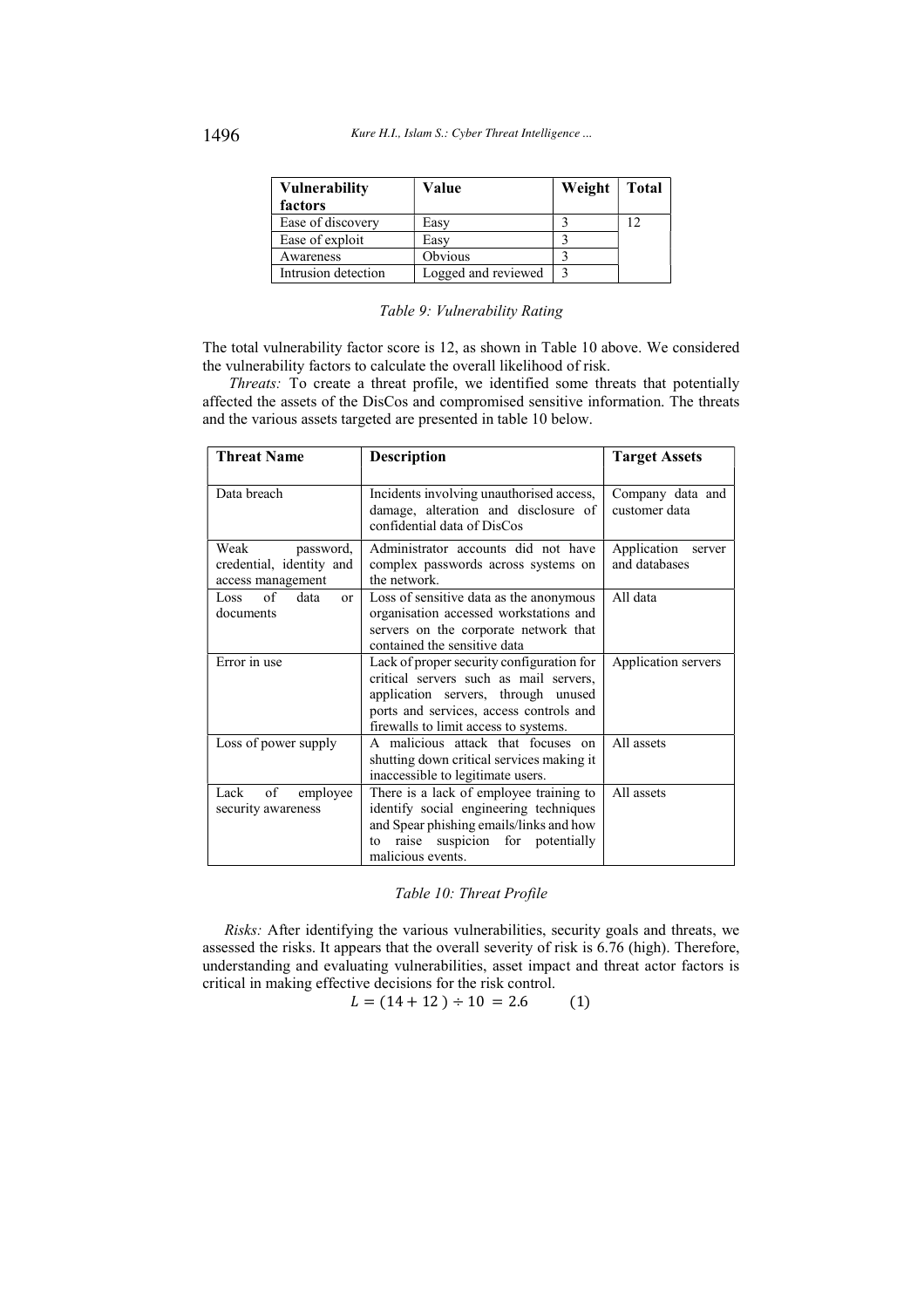$$
I = 13 \div 5 = 2.6 \tag{2}
$$

 $(3)$ 

$$
R=2.6*2.6=6.76
$$

Controls: We first identified existing controls and calculated the effectiveness of the controls. In case of ineffective existing controls, we have recommended additional controls that need to be implemented, as shown in Table 11 below to address the identified risks. Among the identified controls, two factor authentications, NIDS and DisCos's employees' security training ranked the highest overall effectiveness. Such controls are widely recognized for improving overall security. Furthermore, strict access control policy and file level permission are also necessary for DisCos.

| Control     | <b>Control Description</b>                                                                                                     | Criteria       |                         |                |                          | Overall        |                      |
|-------------|--------------------------------------------------------------------------------------------------------------------------------|----------------|-------------------------|----------------|--------------------------|----------------|----------------------|
| <b>Type</b> |                                                                                                                                | S              | $\mathbf{R}$            | C              | $\mathbf I$              | T              | <b>Effectiveness</b> |
| Preventive  | Account lockout policies<br>after a certain number of a<br>failed login attempt to<br>prevent passwords from<br>being guessed. | $\overline{4}$ | $\overline{\mathbf{4}}$ | 3              | $\overline{4}$           | 3              | 18                   |
|             | Proper process, registry<br>and file permission should<br>be in place.                                                         | $\overline{4}$ | $\overline{4}$          | 4              | $\mathcal{E}$            | $\overline{2}$ | 17                   |
| Detective   | Identify unnecessary<br>system utilities or<br>potentially malicious<br>software.                                              | 3              | $\overline{4}$          | 4              | 3                        | $\overline{2}$ | 16                   |
|             | Network intrusion<br>prevention systems should<br>be put in place.                                                             | 5              | $\overline{4}$          | 3              | 4                        | 3              | 19                   |
| Corrective  | Limit access to remote<br>services through centrally<br>managed VPNs.                                                          | $\overline{4}$ | $\overline{4}$          | 5              | $\overline{c}$           | $\mathbf{1}$   | 16                   |
|             | Use strong two-factor or<br>multi-factor<br>authentication.                                                                    | 5              | 5                       | 3              | $\overline{\mathcal{L}}$ | 3              | 20                   |
|             | Ensure that administrator<br>accounts have complex,<br>unique passwords.                                                       | $\overline{4}$ | $\overline{3}$          | $\overline{2}$ | $\overline{2}$           | $\overline{2}$ | 13                   |
|             | Use of two-factor<br>authentication for public-<br>facing webmail servers is<br>recommended.                                   | 5              | 5                       | 3              | $\overline{2}$           | 3              | 18                   |
|             | Training required for the<br>DisCos employees to<br>raise awareness.                                                           | 3              | $\overline{4}$          | 5              | 3                        | $\overline{4}$ | 19                   |
|             | Anti-virus to<br>automatically isolate<br>suspicious files                                                                     | $\overline{2}$ | 3                       | 4              | $\overline{2}$           | $\overline{4}$ | 15                   |

Table 11: Control Effectiveness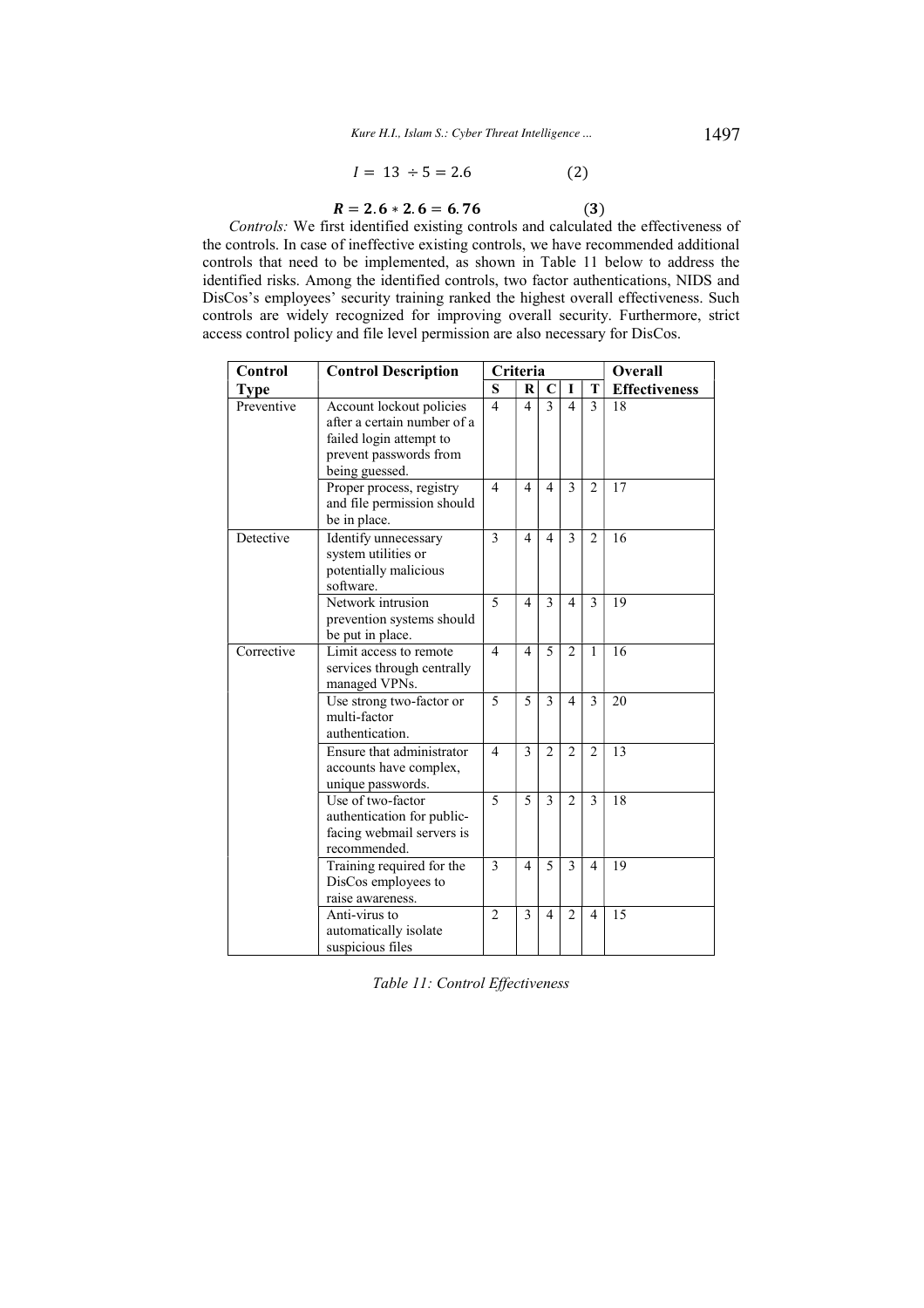### 7 **Discussion**

The integration of CTI with the CSRM helps the studied smart grid CI to detailed analyse of the threats and to determine the appropriate risk level for the overall cyber security improvement. The novel contribution of this work is to provide new insights into the effect of cybersecurity by incorporating CTI concepts to improve risk management practice for the CI and to discover the existence of unknown threats, fully understanding and mitigating those threats and risks in a proactive manner.

### $7.1$ **Applicability of CTI for Improving CSRM**

We have applied a real CI case study to demonstrate the applicability of our work. The unified aproach provides a detailed analysis of threat and threat actors profile, existing risk management practice and effectiveness of controls. A brief description of the scenario allows us to exemplify the integration of CTI to improve CSRM in a CI. By applying the concepts, it supports the organisation to have information such as the TTP. incidents, indicators and the threat actors profile to be able to perform an adequate risk assessment. Having CTI information about threats helps to manage risks effectively, provides mechanisms to prioritise efforts and focus on the most significant risks first. If information about what vulnerabilities are being exploited is known, it can be actively exploited to help decide which security patches should be applied first. The threat information can then be leveraged to help draw a clearer understanding of the risks that the threat environment poses to the organisation.

Furthermore, CTI helped by giving them early warning of potential threats so that the organisation can consider specific operational and tactical decision to address the threats and associated risks. Also, by setting up a CTI as part of the risk management process, it is assured that all indicators of compromise are shared, driving towards a better and more informed response to security incidents. It also enables better security investment strategy. In particular, operational, tactical and strategic plans enable to make both long-term and short-term information security planning by focusing on intelligence collection and analysis to understand threat actor's cyber capabilities, plans and intentions as well as relevant countermeasures. Evaluating the effectiveness of the proposed controls is very difficult without a good understanding of the motives, means and methods of the threats being addressed. Lastly, our work allows actors to examine the existence of an attack pattern carefully and to understand threats in a cyber environment. The case study results reveal that having CTI as part of a risk management, supports organisations to know detailed about threats so that risk related to the threats can be determined and controlled in a proactive manner.

#### $7.2$ The Result from the Case Study

The risk level generated as a result of the cyber-attack is 6.76, which was calculated using the threat information and the asset security goal. The risk needs immediate attention and controls are identified for risk mitigation. Some of the controls are already existed and categorized as either ineffective or not enough by the unified approach. We advocate DisCos to adopt CTI for improving CSRM to detect and respond to threats accordingly. With the adoption of CTI, organisation can defend

1498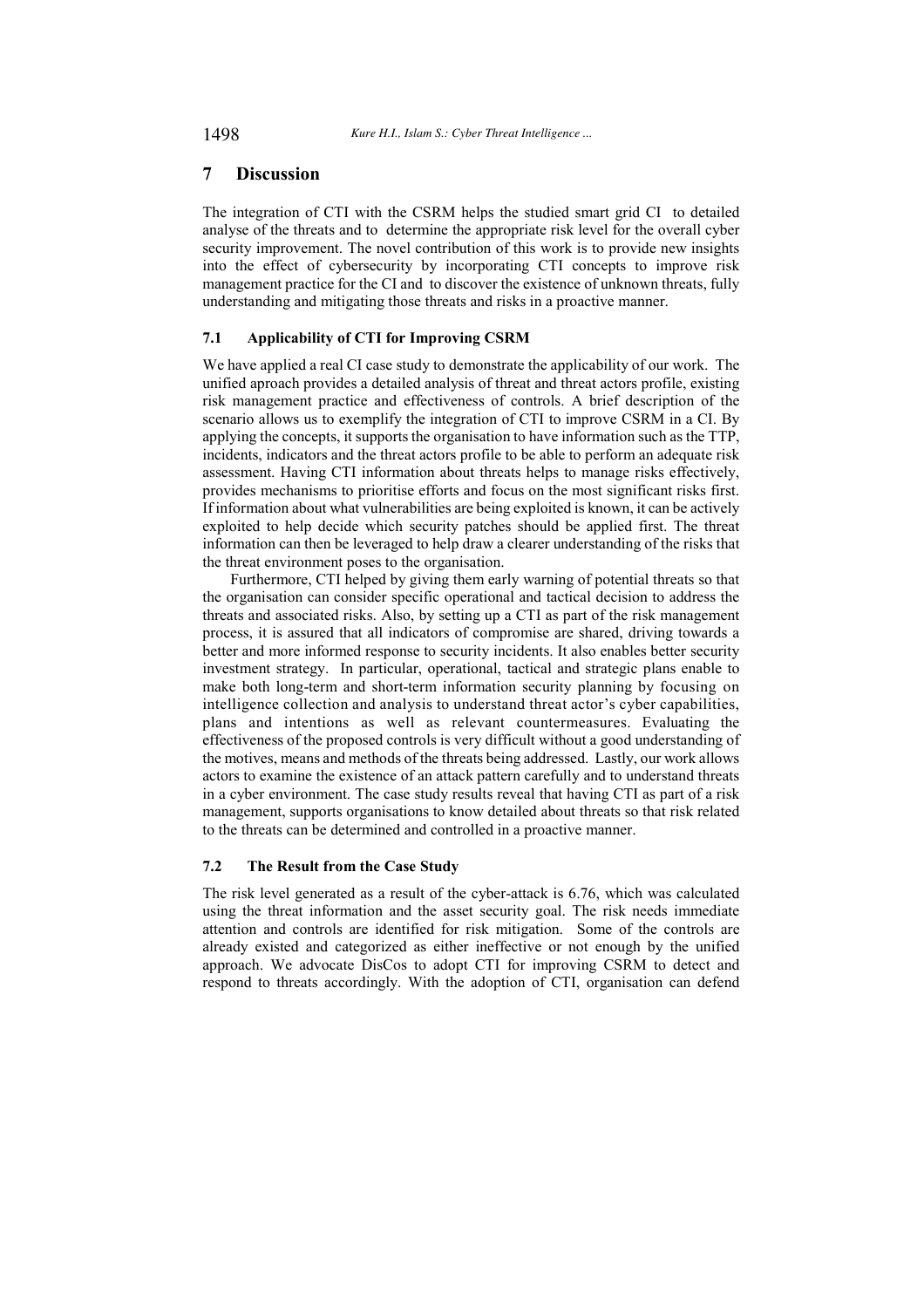against current and future threats, which involves understanding the threat actor's attack pattern, location, skills, motivation and intent to make intelligent defensive decisions.

#### $7.3$ **Comparison with the other Works**

We have several observations based on the comparisons of this work with existing works. The maturity model to capture the spectrum of threat data and best practices associated threat intelligence is proposed by (Boyson, 2014) without focusing on CSRM. A highlight of the importance and role of strategic cyber intelligence to support risk-informed decision making is proposed by (Borum et al, 2015) but the approach only focuses on the strategic level. Various security threats and incidents that occurred on the different CI domains is presented. Security measures, include vulnerability assessment and pentration approaches for CI is introduced. However, having CTI can further effectively help in risk to be assessed, mitigated and controlled (Abouzakhar, 2013). An insightful review of possible solution paths of understanding the ICS security trends about cyber threats is offered but, the work did not implement the use of CTI to assess vulnerabilities, threats and mitigate risks (Ani et al., 2017). The behavioural patterns of fast-flux botnets for threat intelligence is examined. The Threat Intelligence infrastructure, which was developed explicitly for fast-flux botnet detection and monitoring, enables this analysis but did not explain how risk can be managed and controlled (Caglayan et al., 2012). Survey is carried out by (Yadav and Mahajan, 2015) on risk assessment methods, the significant challenges and controls for various aspects of the smart grid such as SCADA systems and communication networks, to address the challenges facing smart grid technologies. However, smart grids, as a provider, require a comprehensive cybersecurity solution by supporting stakeholders to assess cyber threats through integrating CTI and provide guidelines for effective risk management.

In a dynamic environment like CI, it is essential for risk management to have information about threats to be able to assess threats as it continuously changes. Most of the cyber risk is as a result of challenges in identifying critical threats, assets affected, parties involved, attributed threat actor, nature of compromise, and historically observed TTP used by the threat actor. Based on the case study, other factors influence a successful attack, such as weak passwords, weak firewalls, and operator unawareness. Managing these risks requires the involvement of CTI. We concluded that threats caused as a result of a cyber-attack could be mitigated or controlled using the threat information with existing risk management and by creating more proactive and adaptive mitigation solutions.

### 8 **Conclusion**

The threat landscape is evolving at a rapid rate with new techniques and more sophisticated attacks. The security strategies for mitigating and eliminating these threats always need improvement for CI. CTI provides comprehensive information about security threats, and this effectively supports the CSRM activities. Organisations need to integrate CTI with risk management to allow faster detection and detailed analysis of attacks on their assets. This work contributes for an effective risk management practice and the novelty focuses on the extensive integration of CTI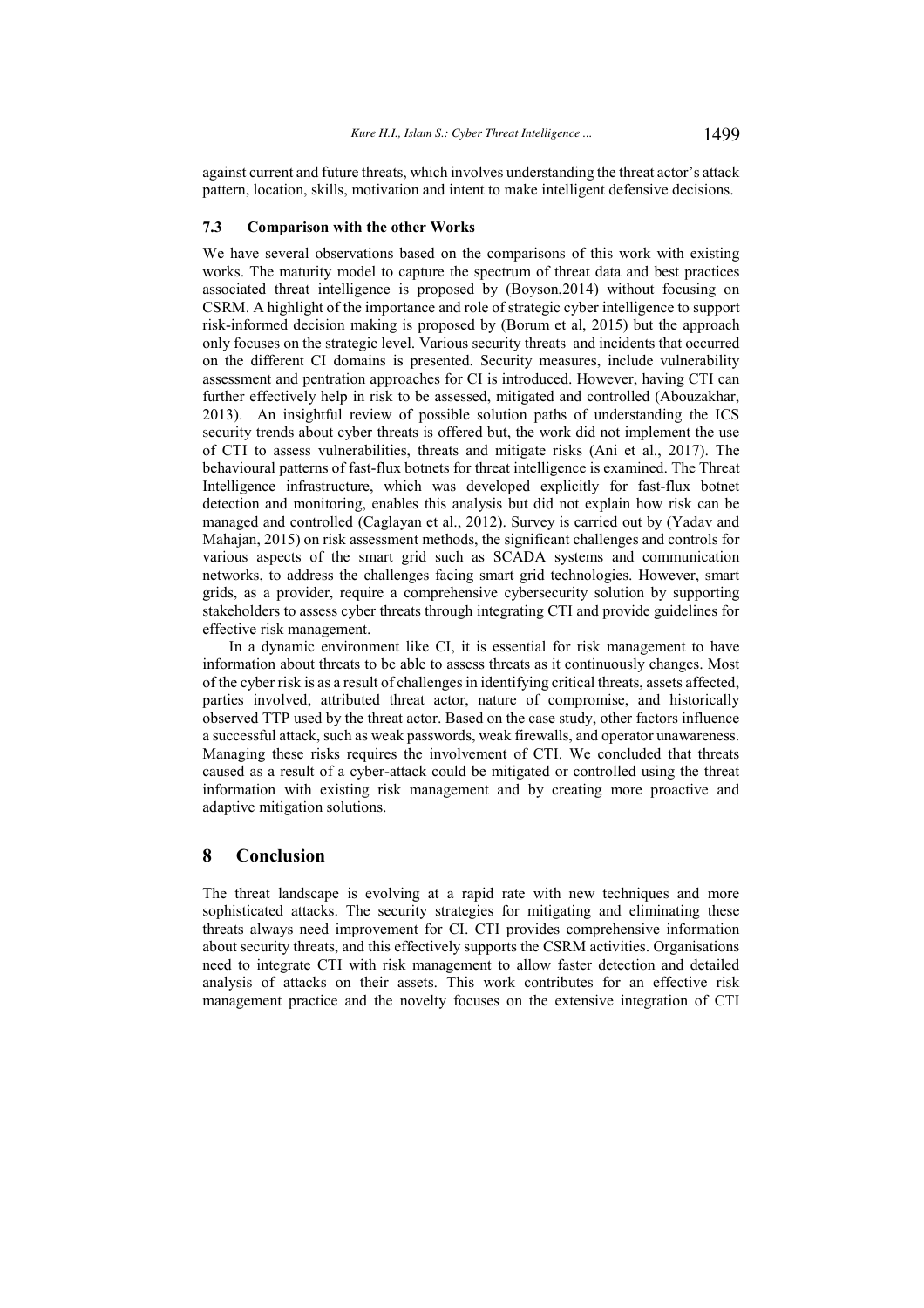information for the CSRM activities to determine appropriate controls from strategic, tactical and operational perspectives for the overall cyber security improvement. Therefore, our work contributes beyond the existing literature by providing a unified approach that uses CTI to improve CSRM. To demonstrate the applicability of the work, we applied the proposed approach to a power grid system as a CI. The result shows that the approach sufficiently supports the organisation to analyse their cyber security including asset criticality, detailed analysis of threat and related vulnerabilities to idetermine risk levels so that apprioriate controls can not only be identifed but also evaluate the effectiveness of the existing controls for the risk mitigation. We advocate for the creation of CSRM awareness within the organisational levels; staff must not ignore their IT responsibilities. Our future work is to apply the proposed approach to other case studies to generalise our findings and validate the applicability of the approach. Furthermore, it is also necessary to create a process for systematically integrating advanced cybersecurity technologies and practice for managing the risk and its evolutions.

# Acknowledgements

This work has received funding from the Nigerian Petroleum Development Trust Fund  $(PTDF).$ 

# **References**

[Abouzakhar, 13] Abouzakhar, N. (2013) 'Critical Infrastructure Cybersecurity: A Review of Recent Threats and Violations'. European Conference on Information Warfare and Security: Academic Conferences International Limited, 1.

[Abu, 18] Abu, M. S., Selamat, S. R., Ariffin, A. and Yusof, R. (2018) 'Cyber Threat Intelligence-Issue and Challenges', Indonesian Journal of Electrical Engineering and Computer Science, 10(1), pp. 371-379.

[Abomhara, 15] Abomhara, M., 2015. Cyber security and the internet of things: vulnerabilities, threats, intruders and attacks. Journal of Cyber Security and Mobility, 4(1), pp.65-88.

[Ani, 17] Ani, U. P. D., He, H. and Tiwari, A. (2017) 'Review of cybersecurity issues in critical industrial infrastructure: manufacturing in perspective', Journal of Cyber Security Technology,  $1(1)$ , pp. 32-74.

[Baldoni, 14] Baldoni, R. (2014) Critical infrastructure protection: threats, attacks, and countermeasures: Technical report.

[Barnum, 12] Barnum, S. (2012) 'Standardizing cyber threat intelligence information with the Structured Threat Information eXpression (STIX)', MITRE Corporation, 11, pp. 1-22.

[Borum, 15] Borum, R., Felker, J., Kern, S., Dennesen, K. and Feyes, T. (2015) 'Strategic cyber intelligence', Information & Computer Security, 23(3), pp. 317-332.

[Boyson, 14] Boyson, S. (2014) 'Cyber supply chain risk management: Revolutionizing the strategic control of critical IT systems', Technovation, 34(7), pp. 342-353.

[Brewer, 16] Brewer, R. (2016) 'Ransomware attacks: detection, prevention and cure', Network Security, 2016(9), pp. 5-9.

1500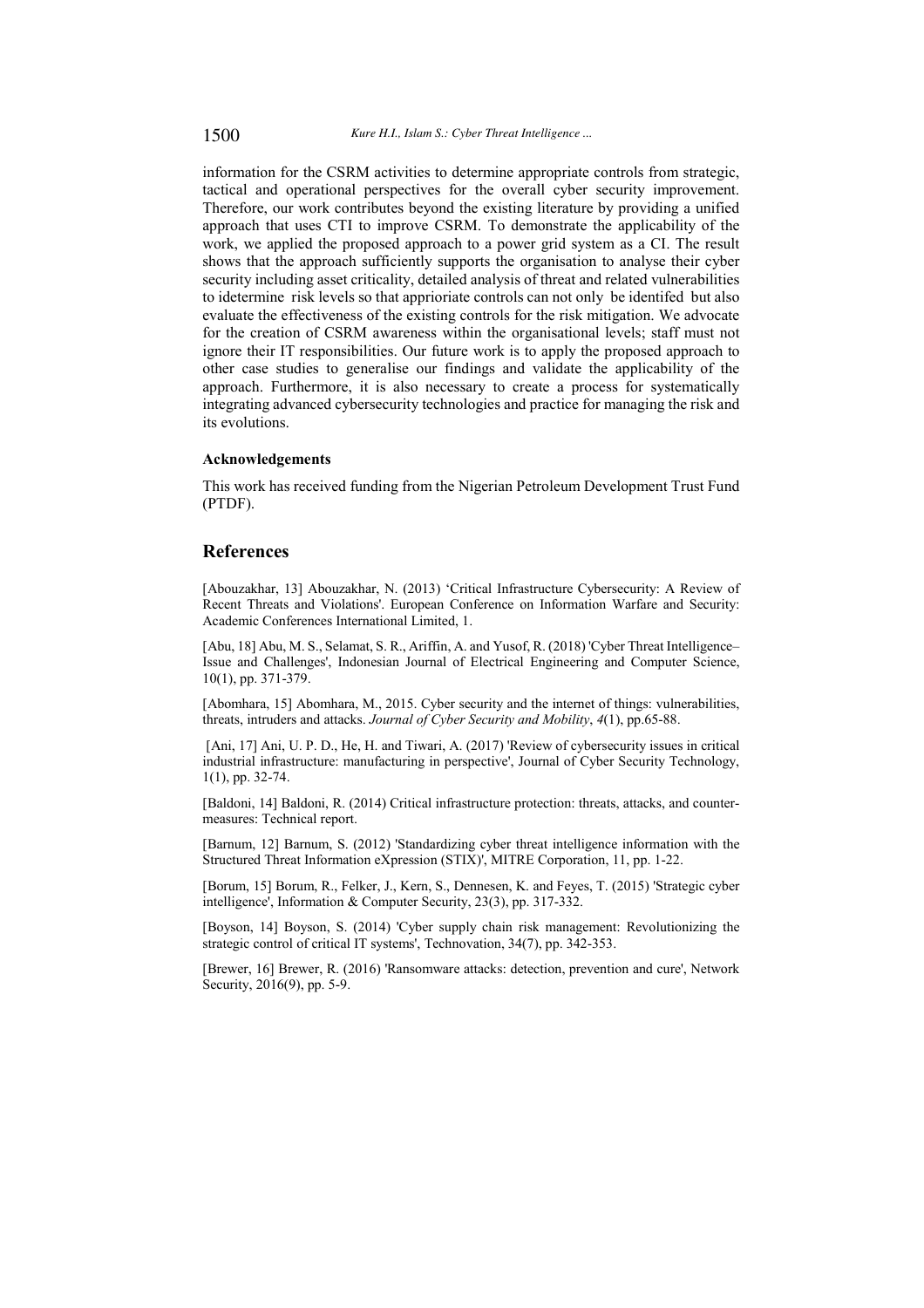[Bromiley, 16] Bromiley, M. (2016) Threat intelligence: What it is, and how to use it effectively'. **SANS** Inst.

[Burger, 14] Burger, E. W., Goodman, M. D., Kampanakis, P. and Zhu, K. A. 'Taxonomy model for cyber threat intelligence information exchange technologies'. Proceedings of the 2014 ACM Workshop on Information Sharing & Collaborative Security: ACM, 51-60.

[Byres et al 04] Byres, E. and Lowe, J., 2004, October. The myths and facts behind cyber security risks for industrial control systems. In Proceedings of the VDE Kongress (Vol. 116, pp. 213-218).

[Caglayan, 12] Caglayan, A., Toothaker, M., Drapeau, D., Burke, D. and Eaton, G. (2012) Behavioral analysis of botnets for threat intelligence', Information systems and e-business management, 10(4), pp. 491-519.

[Centre for Internet Security, 18] Centre for Internet Security (2018) The Critical Security Controls for Effective Cyber Defense. (Accessed: 18/05/2018 2018).

[Cherdantseva et al. 16] Cherdantseva, Y., Burnap, P., Blyth, A., Eden, P., Jones, K., Soulsby, H. and Stoddart, K., 2016. A review of cyber security risk assessment methods for SCADA systems. Computers & security, 56, pp.1-27.

[Creswell, 02] J.W. Creswell, Research Design: Oualitative, Ouantitative, and Mixed Methods Approaches, Sage Publications, 2002.

[Chismon, 15] Chismon, D. and Ruks, M. (2015) 'Threat intelligence: Collecting, analysing, evaluating', MWR InfoSecurity Ltd.

[Dehghantanha, 18] Dehghantanha, A., Conti, M. and Dargahi, T. (2018) Cyber threat intelligence. Springer.

[DisCos, 05] DisCos, N. E. R. C. (2005) Kano Electricity Distribution Plc (KEDC). Available at: http://www.kedco.ng/index.php.

[Dietz and Hoogervorst, 08] Dietz, J.L. and Hoogervorst, J.A., 2008, March. Enterprise ontology in enterprise engineering. In Proceedings of the 2008 ACM symposium on Applied computing (pp. 572-579). ACM.

[Gandhi, 11] Gandhi, R., Sharma, A., Mahoney, W., Sousan, W., Zhu, Q. and Laplante, P. (2011) 'Dimensions of cyber-attacks: Cultural, social, economic, and political', IEEE Technology and Society Magazine, 30(1), pp. 28-38.

[Hahn, 13] Hahn, A., Ashok, A., Sridhar, S. and Govindarasu, M. (2013) 'Cyber-physical security testbeds: Architecture, application, and evaluation for smart grid', IEEE Transactions on Smart Grid, 4(2), pp. 847-855.

[ISO, 11] ISO, I. and Std, I. (2011) 'ISO 27005: 2011', Information technology–Security techniques-Information security risk management. ISO.

[Kao, 18] Kao, D.-Y. and Hsiao, S.-C. 'The dynamic analysis of WannaCry ransomware'. 2018 20th International Conference on Advanced Communication Technology (ICACT): IEEE, 159-166.

[Kim, 13] Kim, K.-D. and Kumar, P. (2013) 'An overview and some challenges in cyber-physical systems', Journal of the Indian Institute of Science, 93(3), pp. 341-352.

[Krebs, 16] Krebs, B. (2016) 'KrebsOnSecurity hit with record DDoS', KrebsOnSecurity, Sept,  $2.1.$